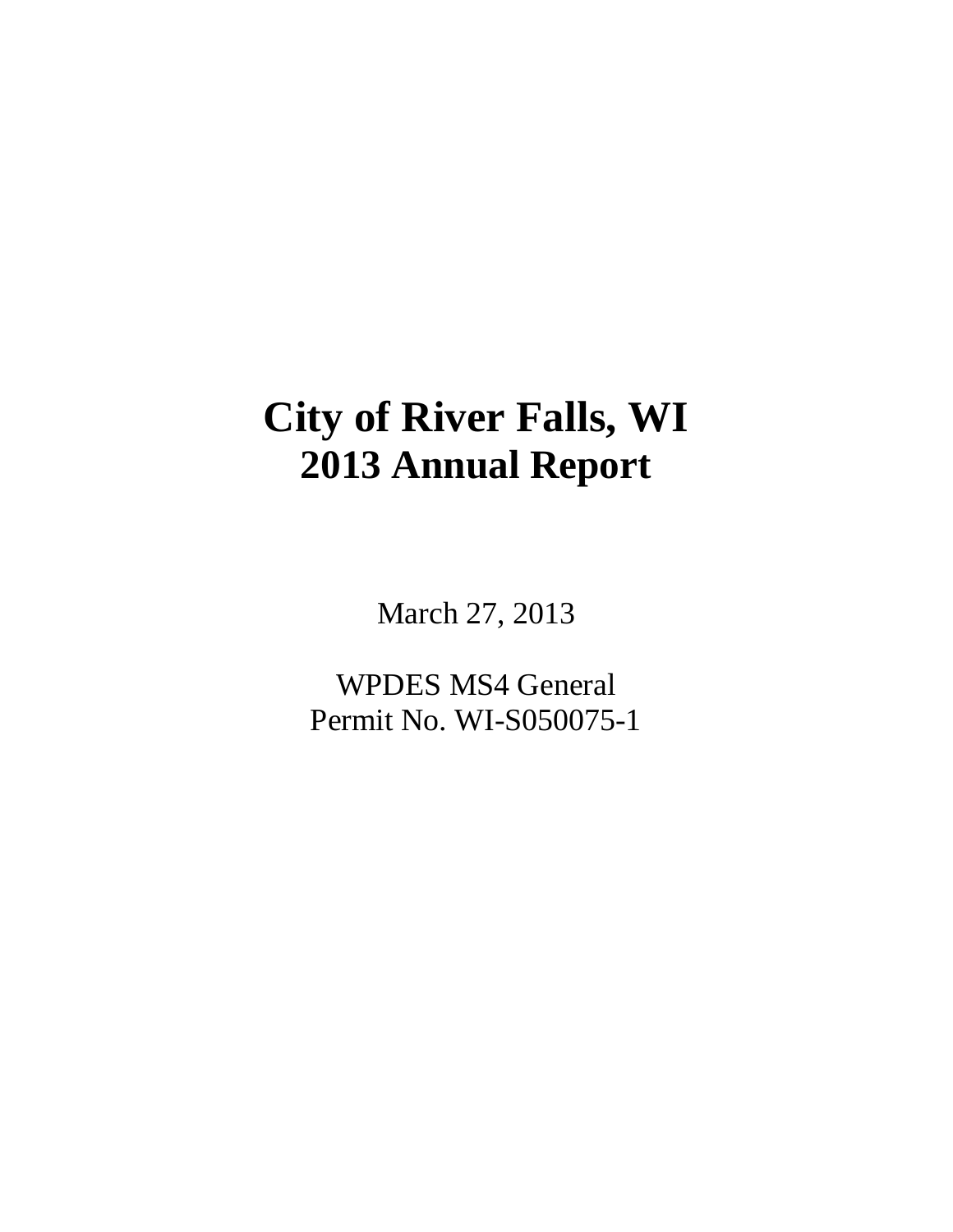March 27, 2014

Jim Devlin Wisconsin Department of Natural Resources 890 Spruce St. Baldwin, WI 54002

## Re: Phase II WPDES Permit – 2013 Annual Report

Dear Jim:

Please find the following enclosed submittals for our annual report for the reporting period of January 1 - December 31, 2013:

- A resolution from the City Council stating that they have reviewed the content of the annual report is attached.
- The budget and preliminary expenditures for 2013 as well as a budget for our storm water program for 2014.
- Descriptions of the Best Management Practices (BMPs) the City is performing to meet the requirements of this permit. Each BMP has measurable goals and timelines on it, I have summarized the progress made for this reporting period for each BMP and also provided information for the measurable goals.

In addition to the required BMPs, other public education events occurred throughout the year, these include:

- Fish shocking by River Falls High School students, staffed by Kyle Kulow of St. Croix County Land and Water Conservation District (LWCD).
- Streamflow measurements by RF High School Students, staffed by Kyle Kulow of St. Croix County LWCD.
- Macroinvertebrate sampling by RF High School Students, staffed by Kyle Kulow of St. Croix County LWCD.
- Water Quality Sampling by RF High School Students, staffed by Kyle Kulow of St. Croix County LWCD.
- August 8, 2013: River Falls Municipal Utility Customer Appreciation Event. Kristy had a table with rain barrel, street sweeping and other storm water information available.
- Purchased an outfield sign for the new River Falls baseball stadium. The sign will be up for 3 years, with the opening season next year.
- December 30, 2013: Reid presented at a J-term class about the basics of storm water management and the history of the Chippewa Valley Storm Water Forum.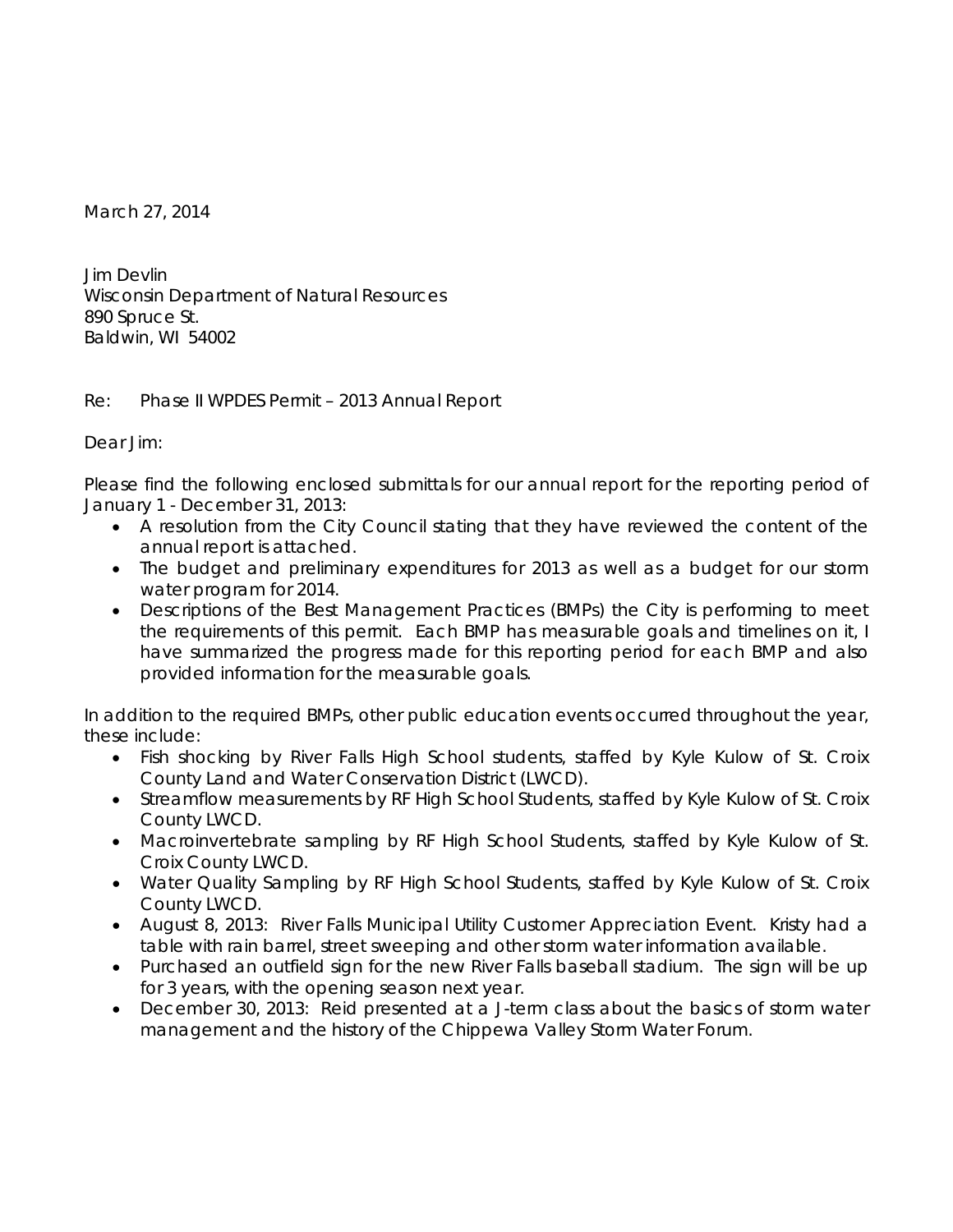## *Jim Devlin Re: 2013 Annual Report March 27, 2014*

City Staff also attended various training with respect to storm water management, these events include:

- January 30-31, 2013: Reid attended the City Engineers Association of Minnesota Annual Conference.
- January April: Kristy attended 8 days of Civic Engagement Training, through the WiDNR/UofM Extension/UW-Extension.
- February 7, 2013: Kristy and Terry attended a Road Salt Symposium.
- April 8, 2013: Kristy attended the St. Croix Basin Protection Conference.
- August 19-21, 2013: Kristy attended the International Low Impact Development Symposium in St. Paul.
- Pat Yunker, Tom Schwalen, and Irv Peskar were certified for Snow and Ice Control by the WI-APWA.
- November 21-22, 2012: Reid and Jeremy attended the Minnesota Public Works Association (MN-APWA) Fall Conference.
- Kristy participated in various webinars:
	- o 2/21/13 Restoring MN: Interseeding prairies to enhance diversity
	- o 9/11/13 Waterstar: Winter road management
	- o 9/25/13 Waterstar: Public Works yard pollution prevention
	- o 10/16/13 National Stormwater Calculator
	- o 10/29/13 Great Lakes Coal Tar Sealant overview of issues
	- o 11/20/13 Great Lakes Coal Tar Sealant state level programs
	- o 11/20/13 Waterstar: Pervious Paving Materials
	- o 12/12/13 Great Lakes Coal Tar Sealant Outreach at the local level
- Throughout year: Kristy attended Chippewa Valley Storm Water Forum meetings to collaborate with colleagues.
- Throughout year: Reid is a member of the MN-APWA Environmental Committee.

The public was notified via the River Falls Journal (March 7 and 14) about the annual report and given opportunity to comment on the report and its contents at a public hearing at the City Council Meeting on March 25, 2014. Trout Unlimited, Kinnickinnic River Land Trust, and UWRF were also notified about the completion of the report and the public meeting.

Please call me with any questions regarding this submittal at (715) 426-3409.

Sincerely,

Rend Whorst

Reid R. Wronski, P.E. City Engineer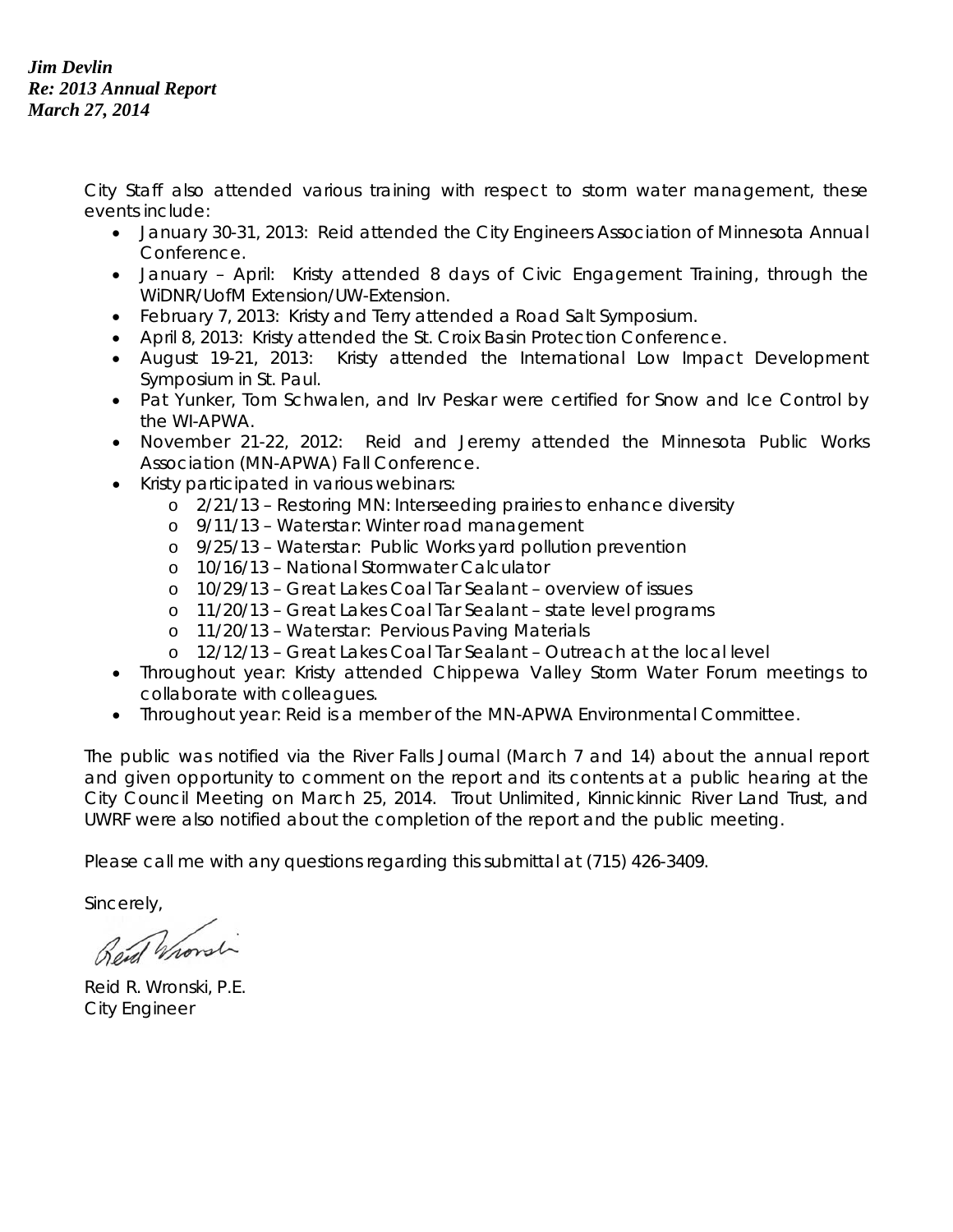

## **RESOLUTION NO. 5806**

## RESOLUTION APPROVING 2013 ANNUAL REPORT FOR THE CITY OF RIVER FALLS, WPDES MS4 GENERAL PERMIT

WHEREAS, the City of River Falls received notice on March 7, 2006, that it is required to apply for a Municipal Separate Storm Sewer System (MS4) General Permit; and

WHEREAS, the City of River Falls applied for and was authorized permit coverage effective October 1, 2006; and

WHEREAS, an annual report is required under the permit coverage; and

WHEREAS, the City Council of the City of River Falls has reviewed the content of the 2013 Annual report.

NOW, THEREFORE, BE IT RESOLVED that the City Council approves the 2013 Annual Report for the City of River Falls, WPDES MS4 General Permit.

Dated this 25<sup>th</sup> day of March, 2014.

Dan Toland, Mayor

ATTEST:

LuAnn Hecht, City Clerk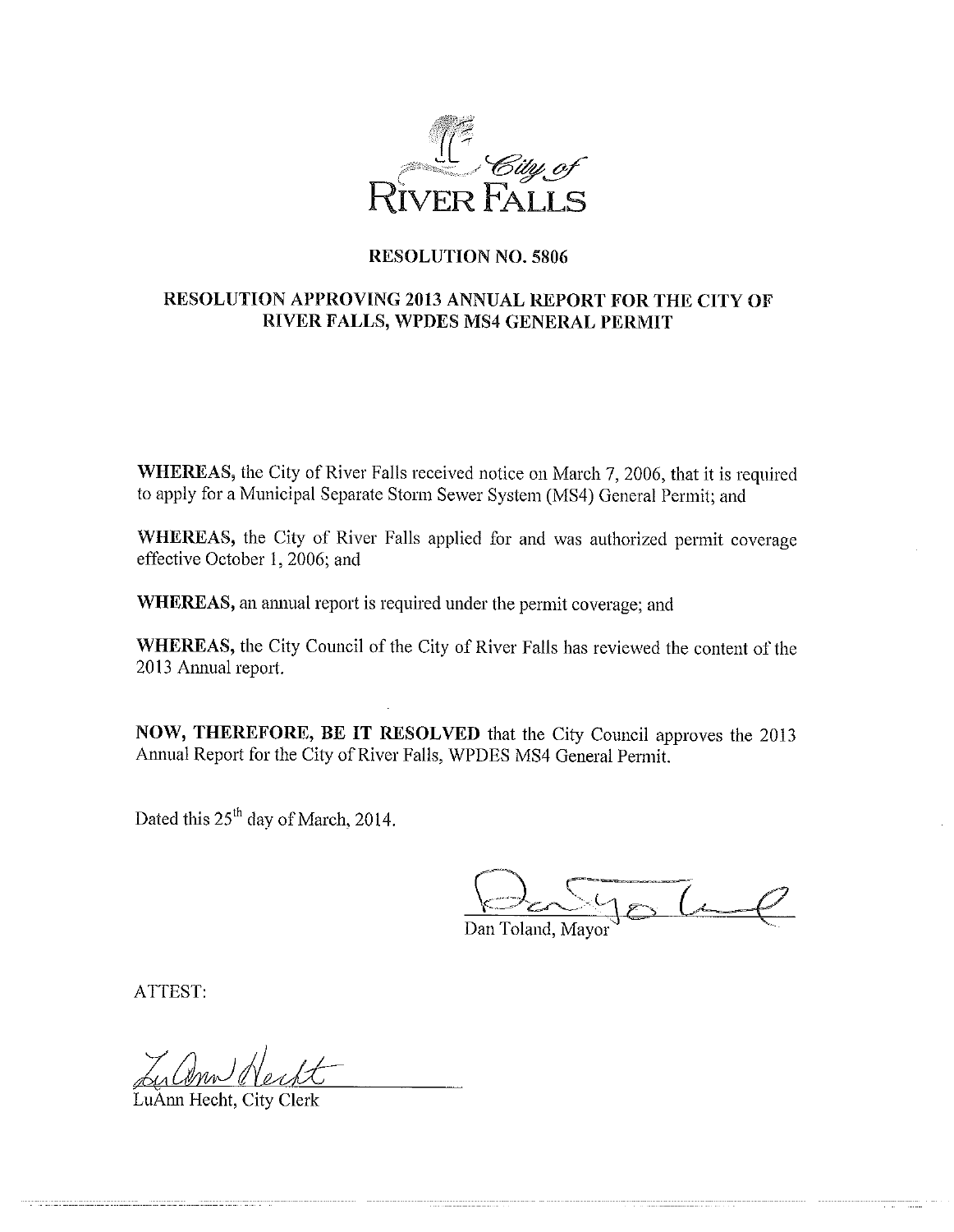City of River Falls

# Storm Water Fund Analysis – Fiscal Year 2013

Preliminary Storm Water Expenses:

|                                | <b>Budget</b> | Preliminary | <b>Budget</b> |
|--------------------------------|---------------|-------------|---------------|
|                                | 2013          | 2013        | 2014          |
| Salaries and Benefits          | \$158,916     | \$156,849   | \$158,668     |
| <b>Operating Expenditures</b>  | 396,364       | 194,609     | 317,705       |
| Debt Service (Interest)        | 16,134        | 11,966      | 9,282         |
| <b>Transfer to Other Funds</b> | 47,636        | 47,636      | 56,395        |
| Total                          | \$619,050     | \$411,060   | \$542,050     |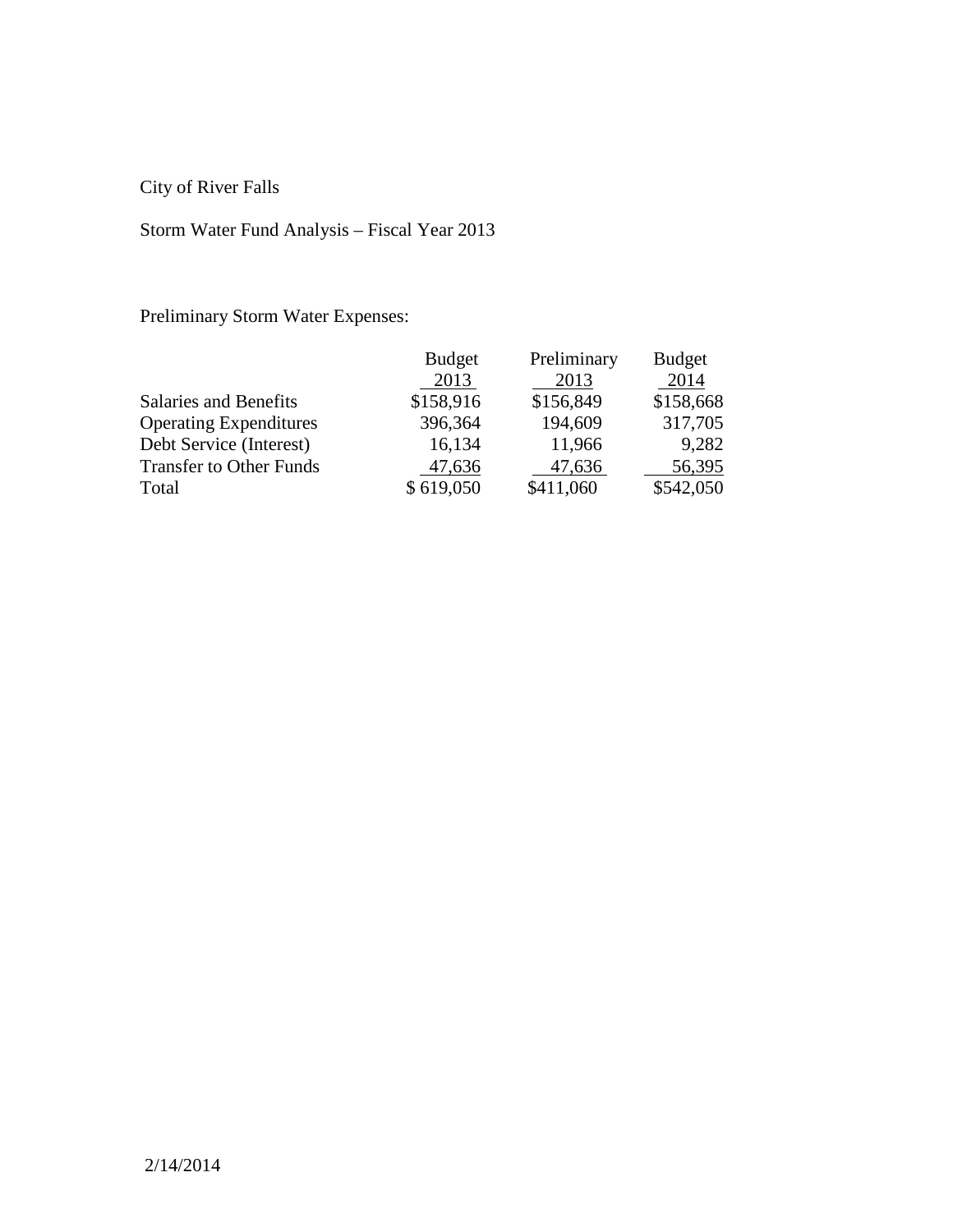#### **BMP Title: Partnership with University of Wisconsin - River Falls (UWRF)** Proposed Program

**MS4 Name:** City of River Falls

**ID Number:** EPW1

#### **Minimum Control Measures Addressed by This BMP**

X Public education & outreach  $X \mid$  Construction site pollutant control

X Public participation & involvement X | Post-construction storm water management

 $X$  | Illicit discharge detection & elimination  $X$  | Pollution prevention/Good housekeeping

**BMP Description:** UWRF is considered part of the City's MS4 within this permit. The City and UWRF will voluntarily partner together in all 6 of these areas whenever possible. Training events will include both staff when possible and programs will be advertised in both entities as applicable.

| <b>Measurable Goals:</b><br>• Count number of events the City and UWRF<br>collaborate on. | <b>Timeline / Implementation Schedule:</b><br>• City and UWRF will work together annually |
|-------------------------------------------------------------------------------------------|-------------------------------------------------------------------------------------------|
| Specific Components & Notes (optional).                                                   |                                                                                           |

#### **Specific Components & Notes (optional):**

This BMP is provided to show cooperative work between the two entities, however we feel the City programs alone will meet the General Permit Requirements.

#### **Responsible Person for this BMP**

|               | <b>Engineering Department and</b> |
|---------------|-----------------------------------|
| Dept. or Org: | <b>Public Works Department</b>    |
| Name:         | <b>Kristy Treichel</b>            |
| Title:        | Civil Engineer/Water Resources    |
| Phone:        | (715) 426-3412                    |
| E-mail:       | ktreichel@rfcity.org              |

#### **2013 Progress:**

UWRF and City continue to work closely together to meet the permit requirments for both entities. The intergovernmental agreement is in place and being followed.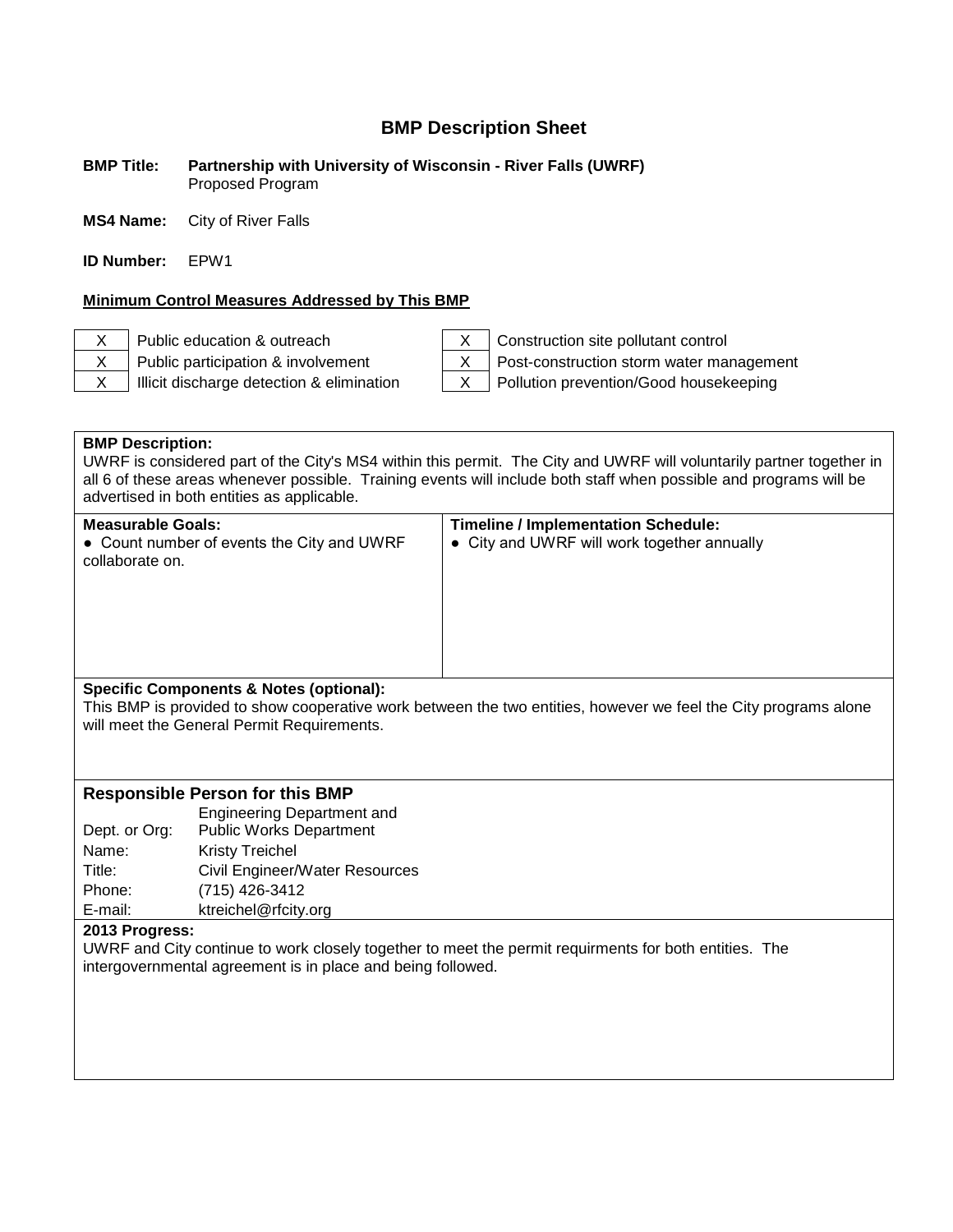**BMP Title: City's Website**

Existing Program

**MS4 Name:** City of River Falls

**ID Number:** E10

## **Minimum Control Measures Addressed by This BMP**

X Public education & outreach  $\vert$  | Construction site pollutant control  $\overline{X}$  Public participation & involvement<br>Illicit discharge detection & elimination<br>Pollution prevention/Good housekeeping Pollution prevention/Good housekeeping

|                                                                                                                      | <b>BMP Description:</b>                            |                                                                                                                      |  |
|----------------------------------------------------------------------------------------------------------------------|----------------------------------------------------|----------------------------------------------------------------------------------------------------------------------|--|
|                                                                                                                      |                                                    | The City's Engineering Department website (www.rfcity.org/Eng) currently provides storm water management             |  |
|                                                                                                                      |                                                    | information, and will be updated and continually maintained. The website will also provide fact sheets and           |  |
|                                                                                                                      |                                                    | brochures about storm water related issues and links to other storm water sites. Information about alternative storm |  |
|                                                                                                                      | water management techniques will be provided.      |                                                                                                                      |  |
| <b>Measurable Goals:</b>                                                                                             |                                                    | <b>Timeline / Implementation Schedule:</b>                                                                           |  |
|                                                                                                                      | • Check counter annually to see how many           | • Put counter on storm water page within 6 months of the start                                                       |  |
| people have viewed the site.                                                                                         |                                                    | date                                                                                                                 |  |
|                                                                                                                      | • Track public notices posted on site regarding    | • Put educational information online as it is developed                                                              |  |
|                                                                                                                      | public hearings and public participation events.   |                                                                                                                      |  |
|                                                                                                                      | • Count the number of informational brochures      |                                                                                                                      |  |
|                                                                                                                      | available on the site for residents.               |                                                                                                                      |  |
|                                                                                                                      |                                                    |                                                                                                                      |  |
|                                                                                                                      |                                                    |                                                                                                                      |  |
|                                                                                                                      | <b>Specific Components &amp; Notes (optional):</b> |                                                                                                                      |  |
|                                                                                                                      |                                                    |                                                                                                                      |  |
|                                                                                                                      |                                                    |                                                                                                                      |  |
|                                                                                                                      |                                                    |                                                                                                                      |  |
|                                                                                                                      |                                                    |                                                                                                                      |  |
| <b>Responsible Person for this BMP</b>                                                                               |                                                    |                                                                                                                      |  |
| Dept. or Org:<br><b>Engineering Department</b>                                                                       |                                                    |                                                                                                                      |  |
| Name:                                                                                                                | <b>Kristy Treichel</b>                             |                                                                                                                      |  |
| Title:                                                                                                               | Civil Engineer/Water Resources                     |                                                                                                                      |  |
| Phone:                                                                                                               | (715) 426-3412                                     |                                                                                                                      |  |
| E-mail:<br>ktreichel@rfcity.org                                                                                      |                                                    |                                                                                                                      |  |
| 2013 Progress:                                                                                                       |                                                    |                                                                                                                      |  |
| The City got a new website in August 2013. I failed to get the stats off the old website before that was taken down, |                                                    |                                                                                                                      |  |
| so the following numbers represent page views from Aug 1-Dec 31, 2013:                                               |                                                    |                                                                                                                      |  |
| Storm Water page: 37<br>Ordinance page: 28                                                                           |                                                    |                                                                                                                      |  |
| Rainbarrel page: 28<br>Kinni Monitoring page: 26                                                                     |                                                    |                                                                                                                      |  |
| Lake George page: 19<br>Storm water utility page: 17                                                                 |                                                    |                                                                                                                      |  |
|                                                                                                                      |                                                    |                                                                                                                      |  |
| Water star page: 17                                                                                                  | Raingarden page: 17                                |                                                                                                                      |  |
| Your property page: 13                                                                                               | Adopt a pond page: 10                              |                                                                                                                      |  |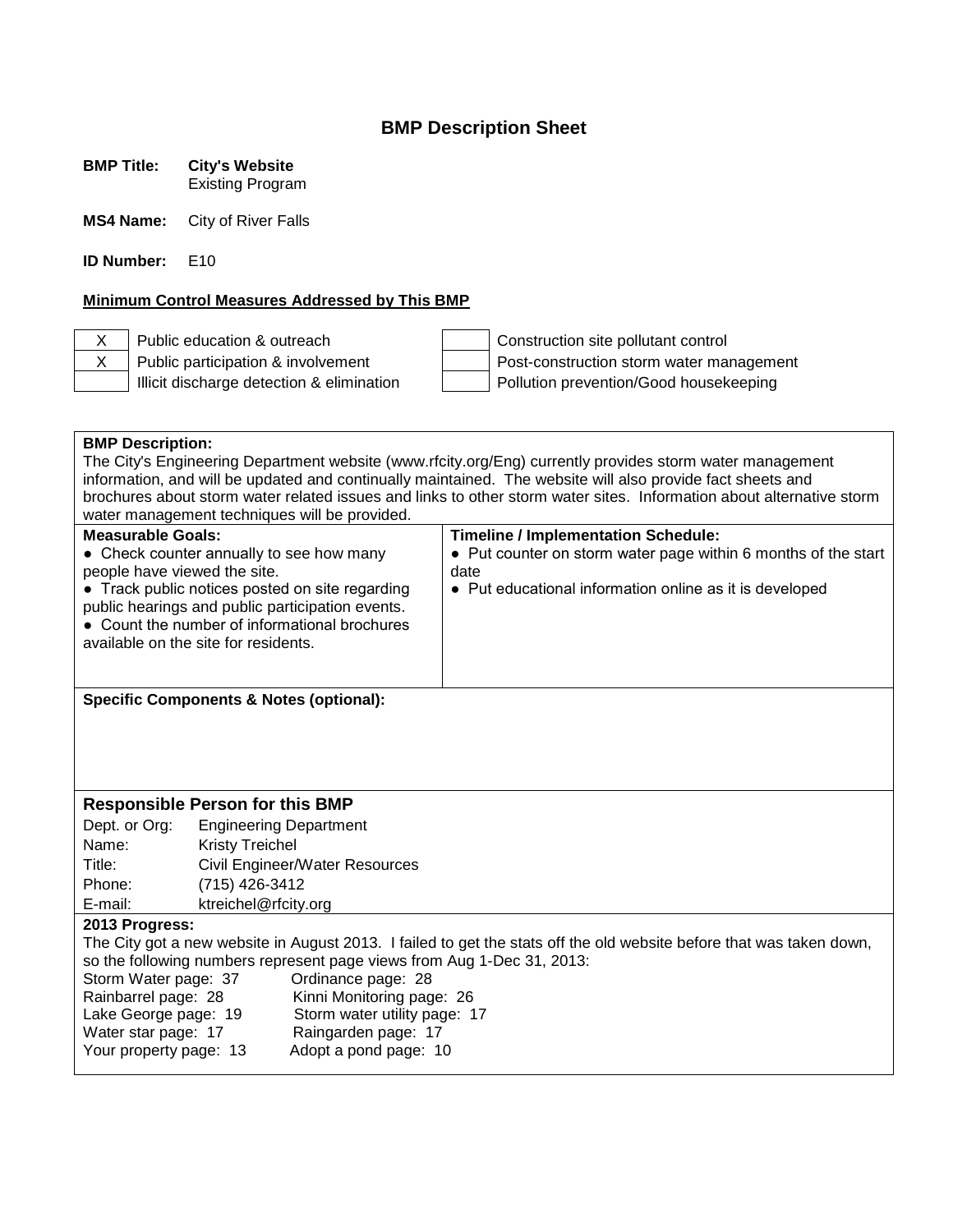#### **BMP Title: Annual Public Meeting** Proposed Program

**MS4 Name:** City of River Falls

**ID Number:** E11

#### **Minimum Control Measures Addressed by This BMP**

X Public education & outreach Construction site pollutant control X Public participation & involvement Post-construction storm water management Illicit discharge detection & elimination Pollution prevention/Good housekeeping

**BMP Description:** The City will hold an annual public meeting at a regularly scheduled City Council meeting in approximately March of each year to present progress to date on the City's Storm Water Permit for the previous year and required activities for the coming year. **Measurable Goals: Timeline / Implementation Schedule:** • Count number of attendees; oral and written comments recorded. ● Track public notice in local paper. ● Track locations public notice is posted. • Annual Meeting will be held in the spring of each year **Specific Components & Notes (optional): Responsible Person for this BMP** Dept. or Org: Engineering Department Name: Kristy Treichel Title: Civil Engineer/Water Resources Phone: (715) 426-3412 E-mail: ktreichel@rfcity.org **2013 Progress:** A public meeting was held on March 25, 2014 to review the 2013 Annual Report. The public meeting notice was published in the River Falls Journal on March 7 & 14. No one from the public made any comments.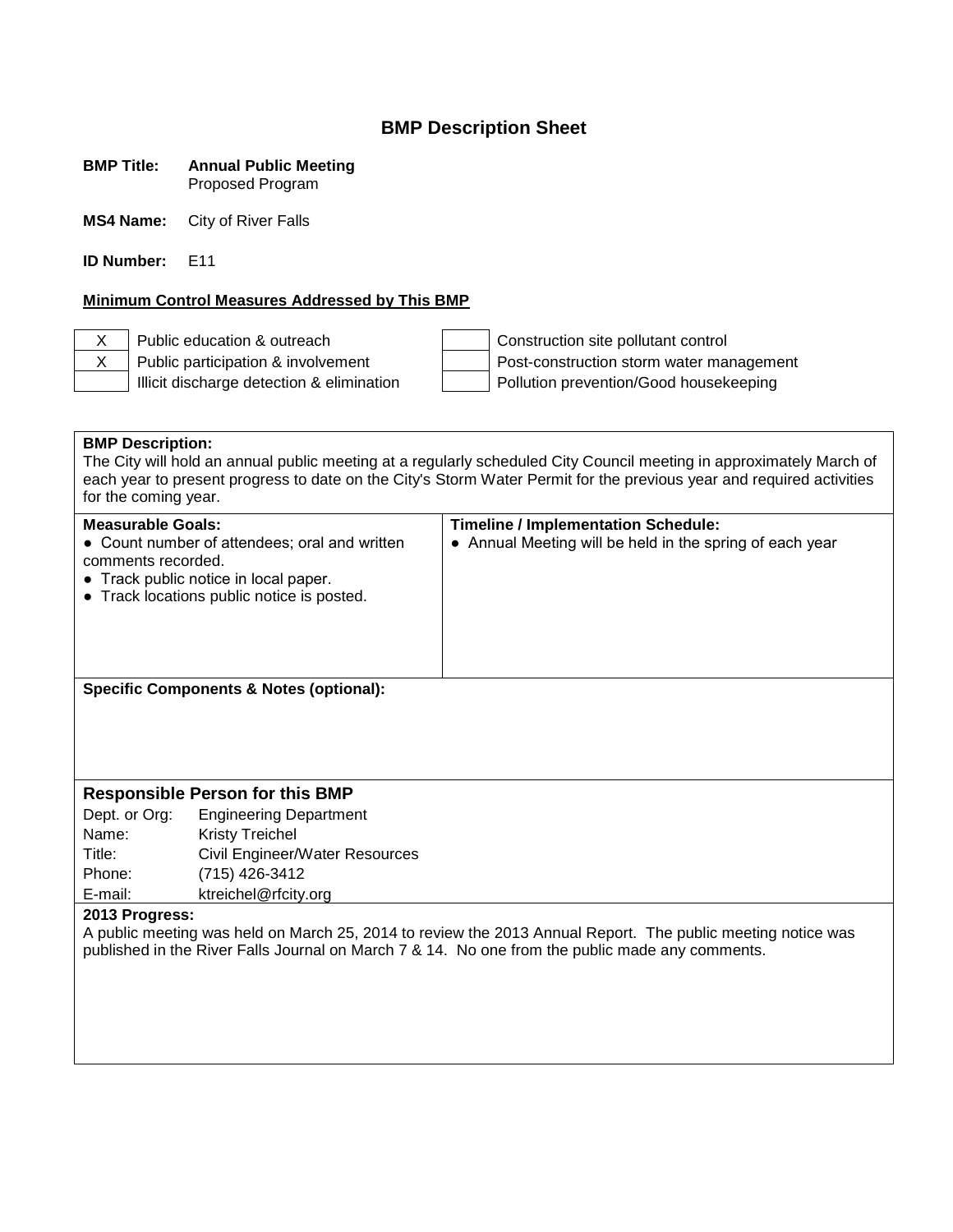**BMP Title: Presentation at Annual Contractors Meeting** Existing Program

**MS4 Name:** City of River Falls

**ID Number:** F12

#### **Minimum Control Measures Addressed by This BMP**

X Public education & outreach  $\vert$  | Construction site pollutant control Public participation & involvement  $\vert$  Post-construction storm water management Illicit discharge detection & elimination  $\vert$  | Pollution prevention/Good housekeeping

**BMP Description:** This meeting is held by the Utility department each spring. We will continue to make a presentation regarding erosion and sediment control regulations and enforcement. **Measurable Goals: Timeline / Implementation Schedule:** • Track number in attendance and companies represented ● Annual Meeting is held in March or April each year. **Specific Components & Notes (optional): Responsible Person for this BMP** Dept. or Org: Engineering Department Name: Kristy Treichel Title: Civil Engineer/Water Resources Phone: (715) 426-3412 E-mail: ktreichel@rfcity.org **2013 Progress:** The annual contractors meeting was not held this year.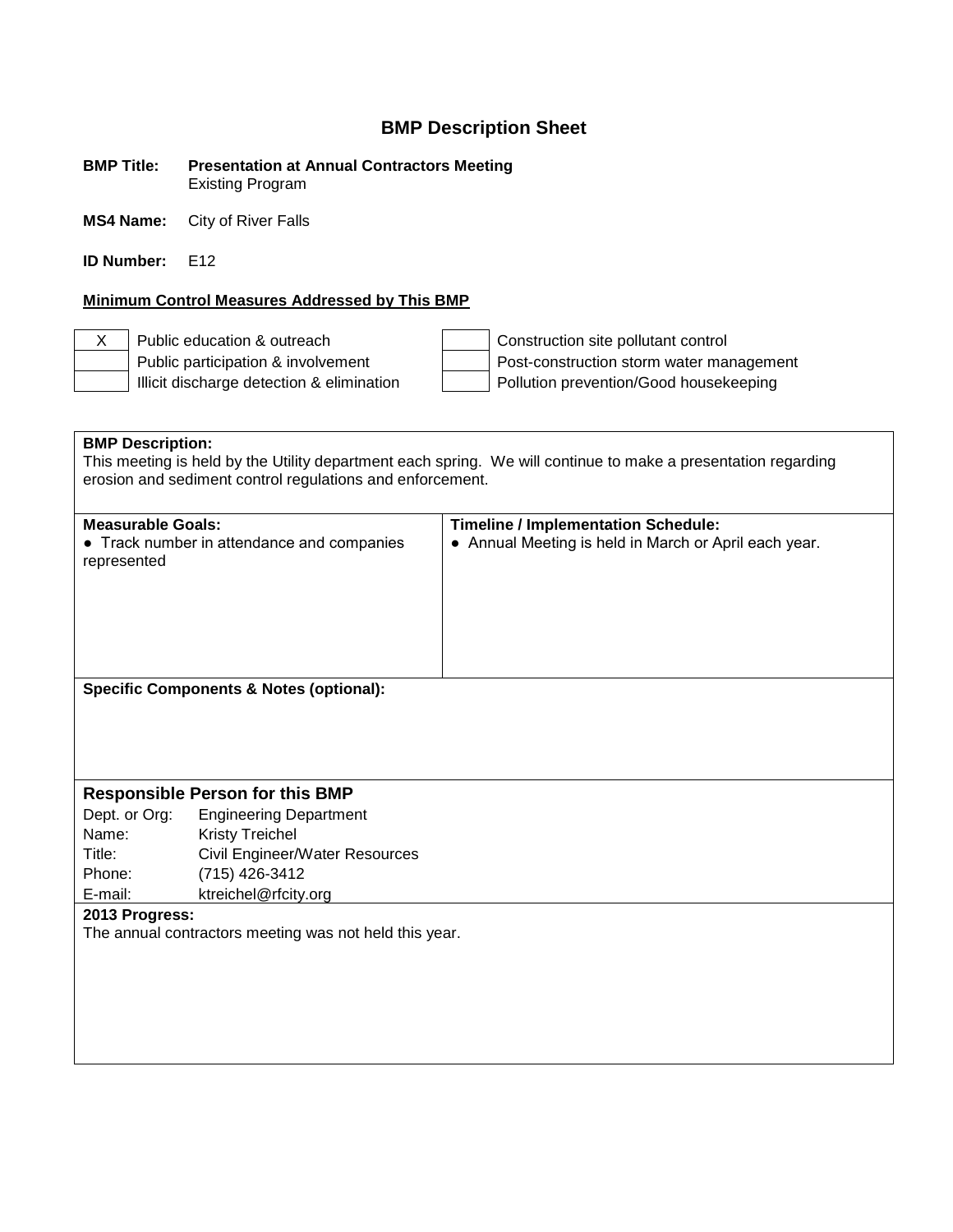| <b>BMP Title:</b> | <b>River Falls Journal Article</b> |
|-------------------|------------------------------------|
|                   | <b>Existing Program</b>            |

**MS4 Name:** City of River Falls

**ID Number:** E13

## **Minimum Control Measures Addressed by This BMP**

X Public education & outreach Construction site pollutant control<br>Public participation & involvement Post-construction storm water mail Public participation & involvement<br>
Illicit discharge detection & elimination<br>
Post-construction storm water management<br>
Pollution prevention/Good housekeeping Pollution prevention/Good housekeeping

| <b>BMP Description:</b>                                                                                              |                                                         |                                                                                                            |  |
|----------------------------------------------------------------------------------------------------------------------|---------------------------------------------------------|------------------------------------------------------------------------------------------------------------|--|
|                                                                                                                      |                                                         | Seek publication of at least one article each year in the local paper on the City's MS4 Permit activities. |  |
|                                                                                                                      |                                                         |                                                                                                            |  |
| <b>Measurable Goals:</b><br>published annually.                                                                      | • Count and record the number of articles               | <b>Timeline / Implementation Schedule:</b>                                                                 |  |
| <b>Specific Components &amp; Notes (optional):</b>                                                                   |                                                         |                                                                                                            |  |
|                                                                                                                      |                                                         |                                                                                                            |  |
|                                                                                                                      |                                                         |                                                                                                            |  |
|                                                                                                                      |                                                         |                                                                                                            |  |
|                                                                                                                      |                                                         |                                                                                                            |  |
|                                                                                                                      | <b>Responsible Person for this BMP</b>                  |                                                                                                            |  |
| Dept. or Org:<br>Name:                                                                                               | <b>Engineering Department</b><br><b>Kristy Treichel</b> |                                                                                                            |  |
| Title:                                                                                                               | Civil Engineer/Water Resources                          |                                                                                                            |  |
| Phone:                                                                                                               | (715) 426-3412                                          |                                                                                                            |  |
| E-mail:                                                                                                              | ktreichel@rfcity.org                                    |                                                                                                            |  |
| 2013 Progress:                                                                                                       |                                                         |                                                                                                            |  |
| On January 24, 2013, an article ran about a fuel spill at a local gas station. It explained what was done to contain |                                                         |                                                                                                            |  |
| the spill and the importance of the spill not making it to the Kinni.                                                |                                                         |                                                                                                            |  |
|                                                                                                                      |                                                         |                                                                                                            |  |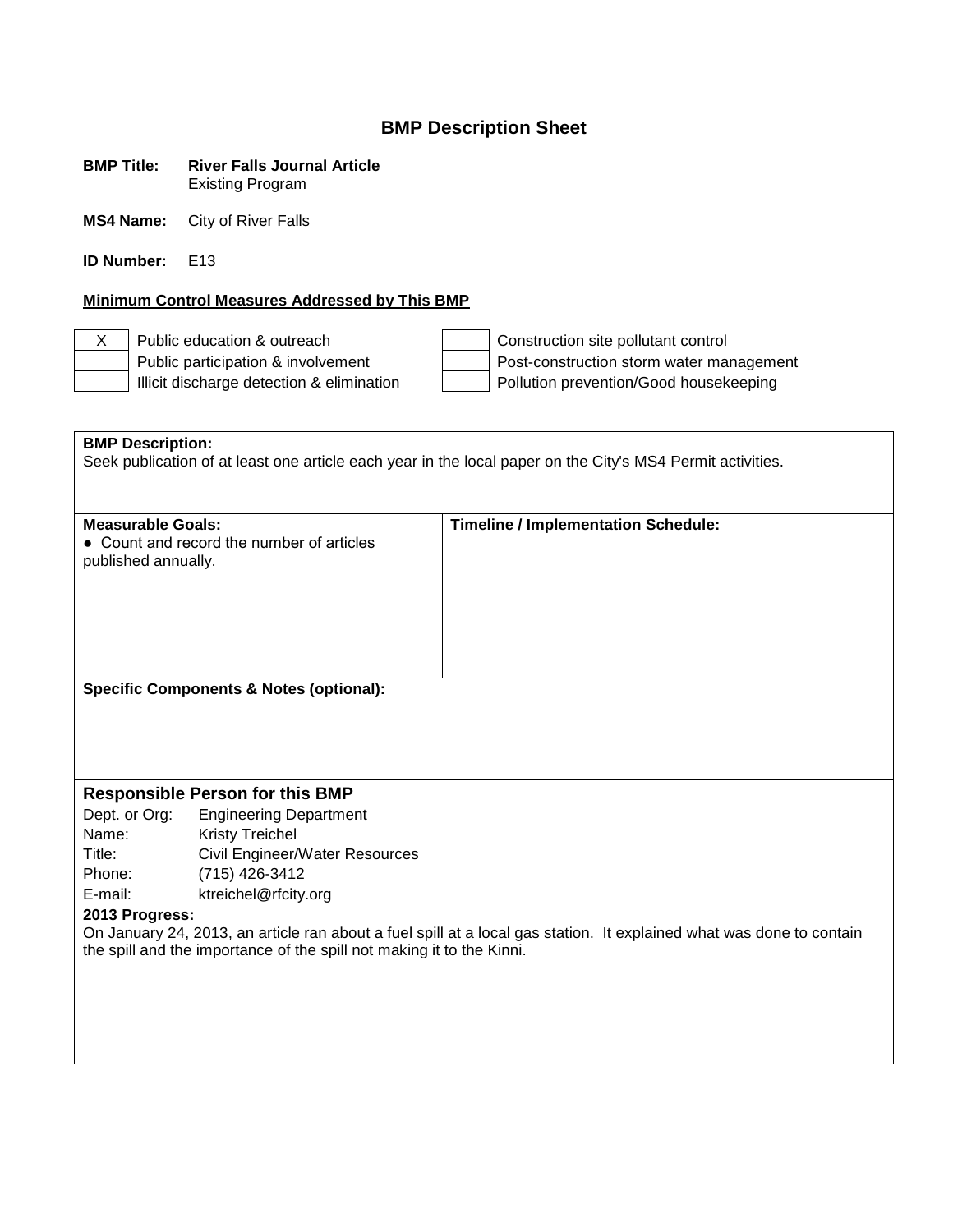#### **BMP Title: Informational Brochures** Proposed Program

**MS4 Name:** City of River Falls

**ID Number:** F14

#### **Minimum Control Measures Addressed by This BMP**

X Public education & outreach Construction site pollutant control X Public participation & involvement Post-construction storm water management Illicit discharge detection & elimination  $\begin{vmatrix} X & \end{vmatrix}$  Pollution prevention/Good housekeeping

#### **BMP Description:**

The City will create informational brochures which may include the following topics: storm ponds/drainage ways, residential storm water management options, mosquitoes/West Nile, used oil, pet waste, yard waste, lawn care, rain barrels, or car washing.

| <b>Measurable Goals:</b>                                           | <b>Timeline / Implementation Schedule:</b>                                                                                                                                                                                                                                         |
|--------------------------------------------------------------------|------------------------------------------------------------------------------------------------------------------------------------------------------------------------------------------------------------------------------------------------------------------------------------|
| • Number of brochures created<br>• Number of brochures distributed | • Brochure topics will be prioritized based on current concerns<br>in the community.<br>• Brochures will be created and distributed throughout the 5<br>year permit term<br>• Storm Pond brochures will be mailed to residents bordering<br>ponds every 4 or 5 years at a minimum. |

**Specific Components & Notes (optional):**

#### **Responsible Person for this BMP**

Dept. or Org: Engineering Department Name: Kristy Treichel Title: Civil Engineer/Water Resources Phone: (715) 426-3412 E-mail: ktreichel@rfcity.org

#### **2013 Progress:**

Brochures available on the website (www.rfcity.org/stormwater)

Your Property, Pool and Spa Owner Info, West Nile Virus, Storm Water Management Facilities, Rain Barrel Homeowners Manual, Adopt-a-Pond flyer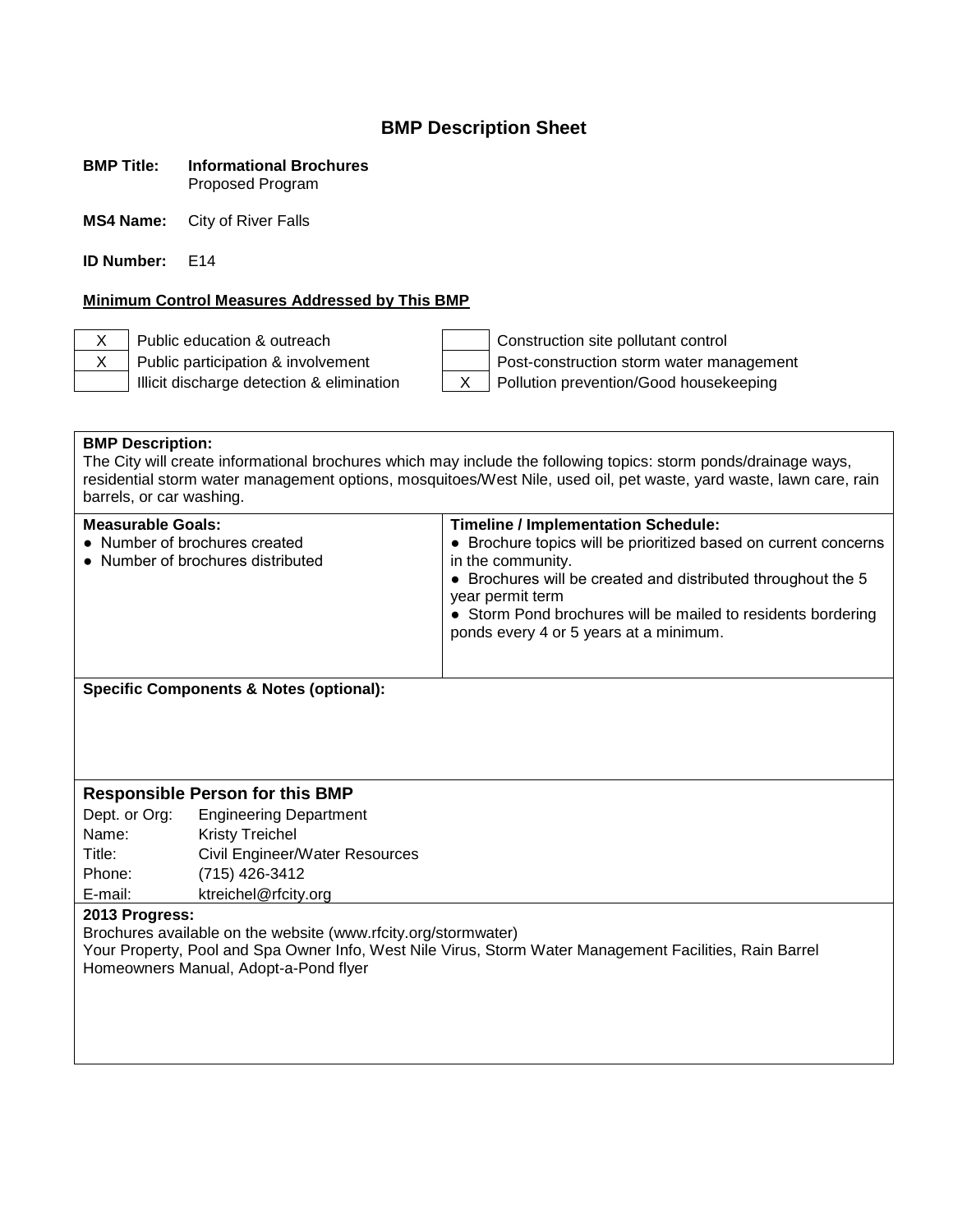#### **BMP Title: River Falls Municipal Utility Newsletter** Proposed Program

**MS4 Name:** City of River Falls

**ID Number:** E15

#### **Minimum Control Measures Addressed by This BMP**

X Public education & outreach Construction site pollutant control Public participation & involvement  $\vert$  Post-construction storm water management Illicit discharge detection & elimination  $\vert$  | Pollution prevention/Good housekeeping

#### **BMP Description:**

3-4 times a year the City will submit small articles to be incorporated with the municipal utilities monthly newsletter. Possible subjects of small articles include: illicit discharges, household practices, lawn care, residential storm water management, pet waste or stream bank management.

| correspond to the appropriate season as necessary.                                           |  |
|----------------------------------------------------------------------------------------------|--|
| <b>Specific Components &amp; Notes (optional):</b><br><b>Responsible Person for this BMP</b> |  |

## Dept. or Org: Engineering Department Name: Kristy Treichel Title: Civil Engineer/Water Resources Phone: (715) 426-3412 E-mail: ktreichel@rfcity.org

#### **2013 Progress:**

In the March 2013 Utility newsletter there was a small article about composting. The January 2013 City newsletter had an article about the MS4 annual permit and an article about enviromnentally friendly snow and ice control. The May 2013 City Newsletter had an article about the compost site, one about rain barrels and one titled "things I can do to help the Kinni." The September 2013 City Newsletter had an article about proper pool and hot tub draining, there was also an article about oil recycling and disposal.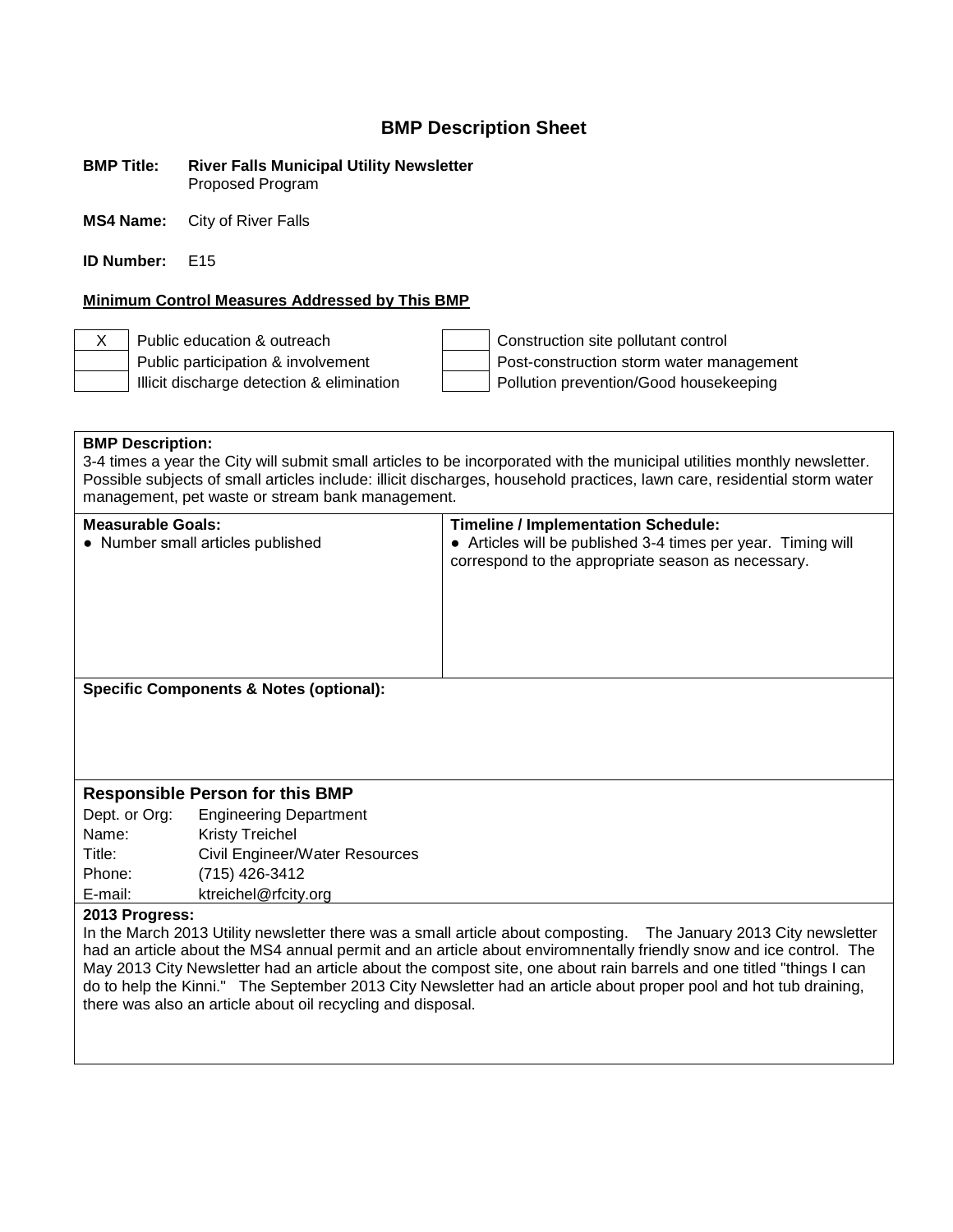#### **BMP Title: Adopt-a-pond Program** Proposed Program

**MS4 Name:** City of River Falls

**ID Number:** E16

#### **Minimum Control Measures Addressed by This BMP**

X Public education & outreach Construction site pollutant control X Public participation & involvement Post-construction storm water management Illicit discharge detection & elimination X Pollution prevention/Good housekeeping

**BMP Description:** The City will create an adopt-a-pond program to involve residents living near ponds. This program will solicit volunteers to adopt a pond.

| <b>Measurable Goals:</b>                         | <b>Timeline / Implementation Schedule:</b>                    |
|--------------------------------------------------|---------------------------------------------------------------|
| • Number of Ponds adopted.                       | • In the first 24 months the City will determine the exact    |
| • Quantity of trash and debris removed by adopt- | responsibilities of the volunteers.                           |
| a-pond volunteers.                               | • Within 36 months of the start date the City will solicit    |
| • Keep on file forms/reports completed by        | volunteers and get the program started with at least a couple |
| participants following clean up events           | of ponds.                                                     |

#### **Specific Components & Notes (optional):**

By year 5 we are hoping to have at least 50% of the ponds in the City adopted.

#### **Responsible Person for this BMP**

Dept. or Org: Engineering Department Name: Kristy Treichel Title: Civil Engineer/Water Resources Phone: (715) 426-3412 E-mail: ktreichel@rfcity.org

#### **2013 Progress:**

There are currently 23 ponds adopted and those volunteers removed 33 32-gallon bags of trash in 2013 in addition to miscellaneous branches and dead limbs. Clean up reports are on file in the Engineering Department at the City. In addition, KRLT also did their river clean upin April and filled a 6 yard dumpster with trash and a 6 yard dumpster with recycling.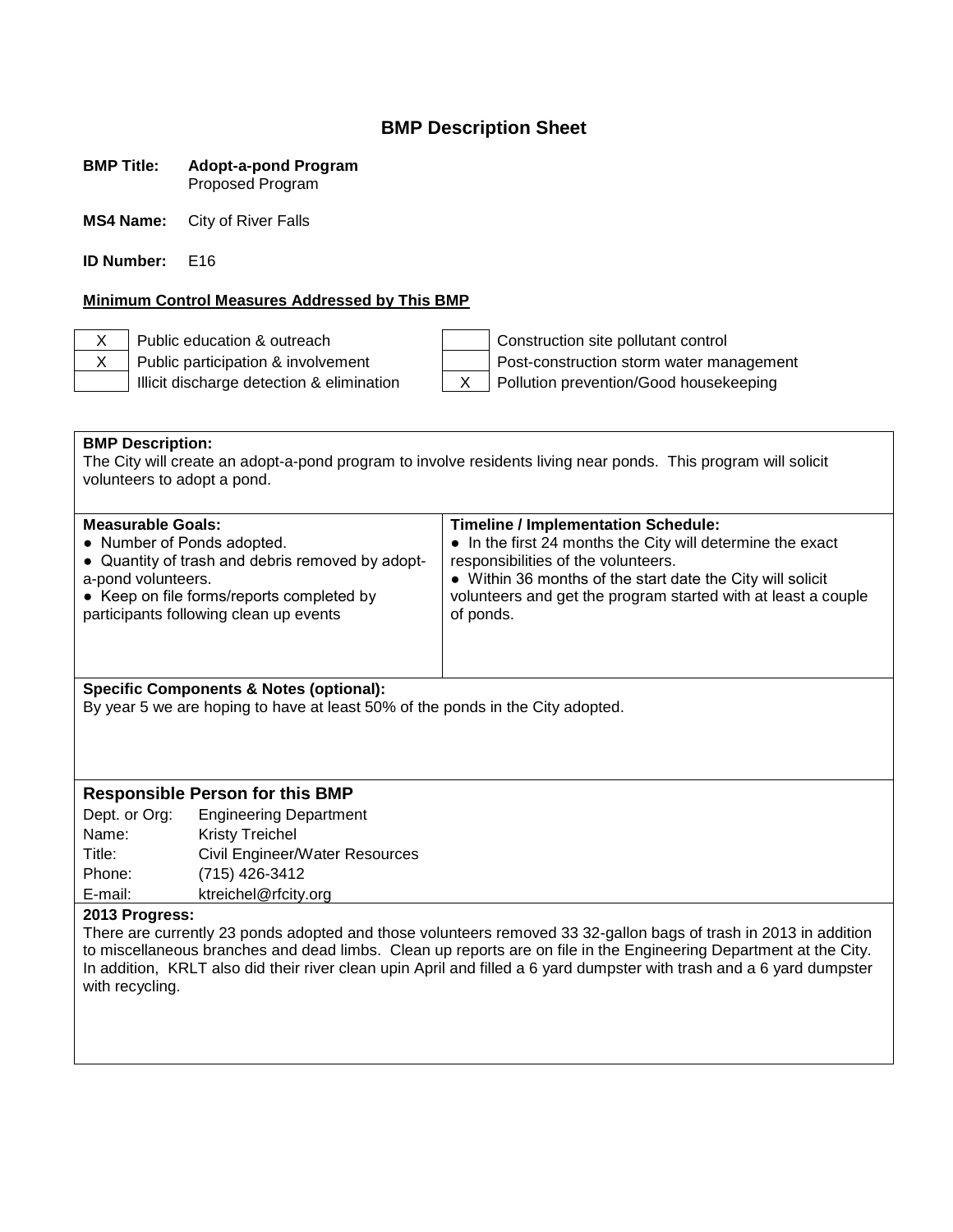#### **BMP Title: Storm Drain Stenciling or Marking** Existing Program

**MS4 Name:** City of River Falls

**ID Number:** F17

#### **Minimum Control Measures Addressed by This BMP**

X Public education & outreach  $\vert$  | Construction site pollutant control X Public participation & involvement Post-construction storm water management Illicit discharge detection & elimination Pollution prevention/Good housekeeping

**BMP Description:** Solicit volunteers to stencil "drains to river" (or similar message) near inlets or buy markers to affix near the inlets. **Measurable Goals: Timeline / Implementation Schedule:** ● Number of drains stenciled or marked ● Number of stenciling volunteers. ●  $\bullet$ **Specific Components & Notes (optional): Responsible Person for this BMP** Dept. or Org: Engineering Department Name: Kristy Treichel Title: Civil Engineer/Water Resources Phone: (715) 426-3412 E-mail: ktreichel@rfcity.org **2013 Progress:** There were no markers installed in 2013.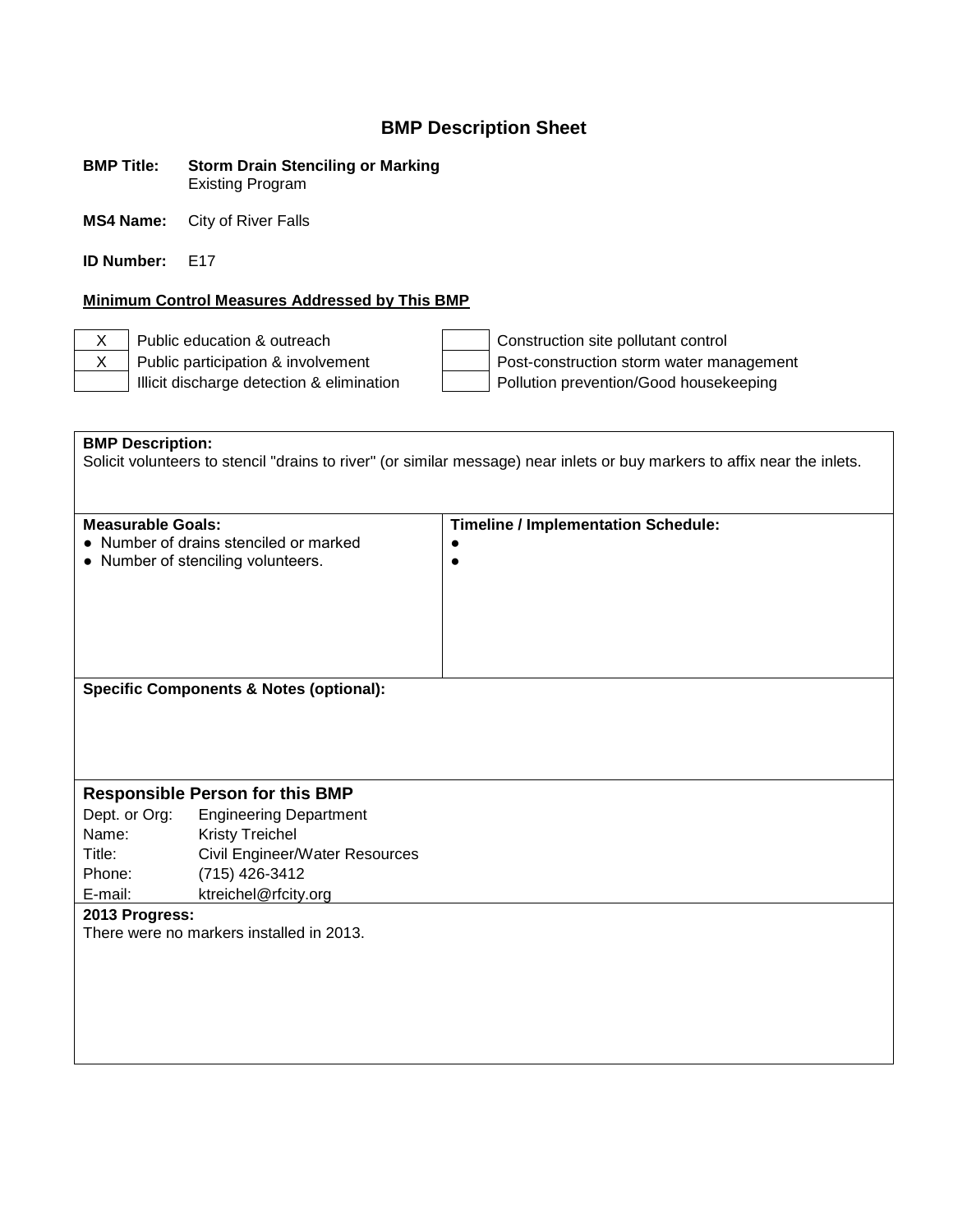**BMP Title: Pond Signs** Existing Program

**MS4 Name:** City of River Falls

**ID Number:** F18

#### **Minimum Control Measures Addressed by This BMP**

X Public education & outreach Construction site pollutant control Public participation & involvement  $\vert$  Post-construction storm water management Illicit discharge detection & elimination  $\vert$  | Pollution prevention/Good housekeeping

**BMP Description:** The City has created small signs to install around storm water management facilities to educate residents of the facilities purpose and proper use of the area. **Measurable Goals:**<br>
• Number of signs installed within the City.<br>
• Pond signs will be installed around exercise • Pond signs will be installed around existing and new storm water facilities throughout the next 3 years. Targeting facilities within residential neighborhoods. **Specific Components & Notes (optional): Responsible Person for this BMP** Dept. or Org: Engineering Department Name: Kristy Treichel Title: Civil Engineer/Water Resources Phone: (715) 426-3412 E-mail: ktreichel@rfcity.org **2013 Progress:** No new signs were installed in 2013. There were four new City ponds constructed in 2013, however they don't have private residential land adjacent to it.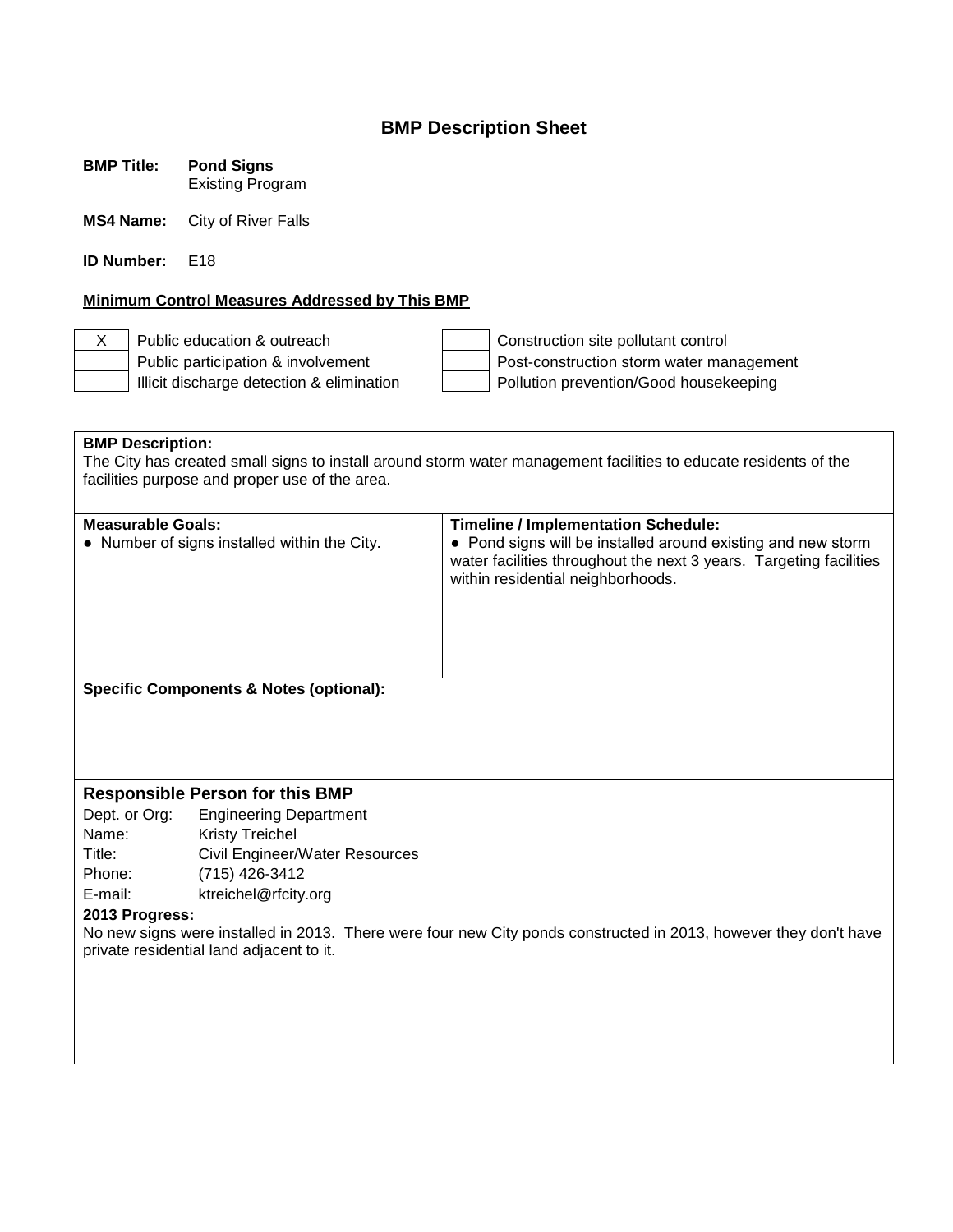**BMP Title: Illicit Discharge Detection and Elimination Ordinance** Proposed Program

**MS4 Name:** City of River Falls

**ID Number:** F19

#### **Minimum Control Measures Addressed by This BMP**

Public education & outreach Construction site pollutant control Public participation & involvement  $\vert$  Post-construction storm water management X | Illicit discharge detection & elimination | Pollution prevention/Good housekeeping

#### **BMP Description:**

The City will draft an IDDE ordinance as well as response procedures consistent with the requirements contained in NR 215 and those laid out in section 2.3 of the MS4 general permit. The City will work from example ordinances from other communities.

| <b>Measurable Goals:</b><br>• Notes summarizing current applicable<br>regulations and copies of external model<br>ordinances related to IDDE will be put on file.<br>• A draft IDDE ordinance<br>• Public comments and final draft ordinance that<br>incorporates comments, as warranted.<br>• An adopted IDDE ordinance. | <b>Timeline / Implementation Schedule:</b><br>• The City will submit a draft ordinance and response<br>procedures to the Department within 24 months of the start<br>date of permit coverage.<br>• The City will implement the ordinance within 30 months of<br>the start date. |
|---------------------------------------------------------------------------------------------------------------------------------------------------------------------------------------------------------------------------------------------------------------------------------------------------------------------------|---------------------------------------------------------------------------------------------------------------------------------------------------------------------------------------------------------------------------------------------------------------------------------|
|                                                                                                                                                                                                                                                                                                                           |                                                                                                                                                                                                                                                                                 |

**Specific Components & Notes (optional):**

#### **Responsible Person for this BMP**

Dept. or Org: Engineering Department Name: Kristy Treichel Title: Civil Engineer/Water Resources Phone: (715) 426-3412 E-mail: ktreichel@rfcity.org

#### **2013 Progress:**

This ordinance was passed in 2007. The City responded to 1 illicit discharge complaint in 2013. Details of the event are on file in the Engineering Department.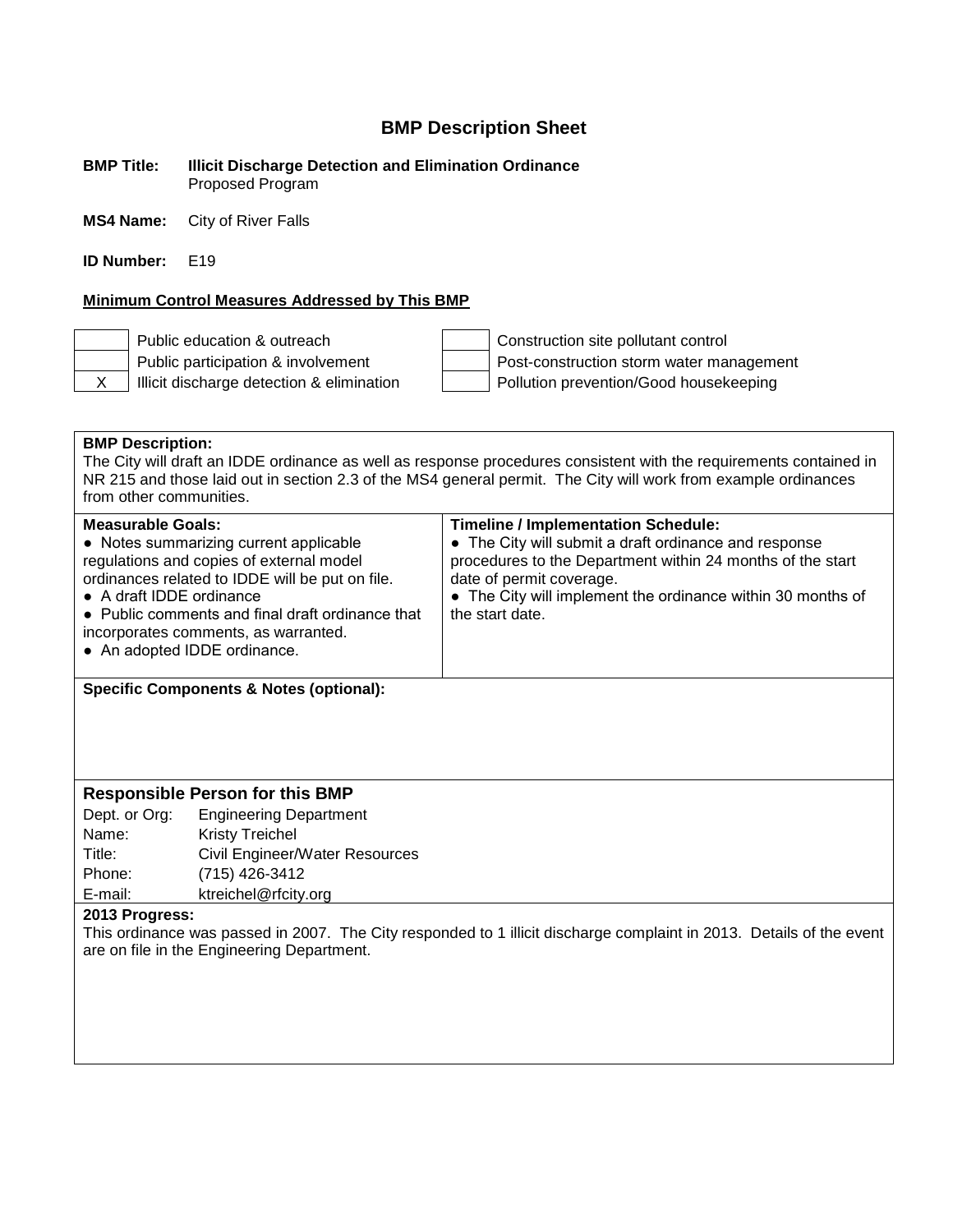#### **BMP Title: Outfall Inspections (initial and on-going)** Proposed Program

**MS4 Name:** City of River Falls

**ID Number:** E20

## **Minimum Control Measures Addressed by This BMP**

Public education & outreach Construction site pollutant control Public participation & involvement<br>
Illicit discharge detection & elimination<br>
X<br>
Pollution prevention/Good housekeeping  $X$  | Illicit discharge detection & elimination  $X$  | Pollution prevention/Good housekeeping

| <b>BMP Description:</b><br>Field screening will be performed at all major outfalls during dry weather periods. |                                                      |                                                                                        |
|----------------------------------------------------------------------------------------------------------------|------------------------------------------------------|----------------------------------------------------------------------------------------|
|                                                                                                                |                                                      |                                                                                        |
|                                                                                                                |                                                      |                                                                                        |
|                                                                                                                |                                                      |                                                                                        |
| <b>Measurable Goals:</b>                                                                                       |                                                      | <b>Timeline / Implementation Schedule:</b>                                             |
| file.                                                                                                          | • Notes from initial field screenings will be put on | • The initial field screening will be performed within 36 months<br>of the start date. |
|                                                                                                                | • On-going field screening program developed.        | • An on-going field screening program will be proposed to the                          |
|                                                                                                                | • Notes from on-going field screenings will be put   | Department within 36 months of the start date.                                         |
| on file.                                                                                                       |                                                      | • The on-going field screening will be implemented within 48                           |
|                                                                                                                |                                                      | months of the start date.                                                              |
|                                                                                                                |                                                      |                                                                                        |
|                                                                                                                |                                                      |                                                                                        |
| <b>Specific Components &amp; Notes (optional):</b>                                                             |                                                      |                                                                                        |
|                                                                                                                |                                                      |                                                                                        |
|                                                                                                                |                                                      |                                                                                        |
|                                                                                                                |                                                      |                                                                                        |
|                                                                                                                |                                                      |                                                                                        |
| <b>Responsible Person for this BMP</b>                                                                         |                                                      |                                                                                        |
| Dept. or Org:                                                                                                  | <b>Engineering Department</b>                        |                                                                                        |
| Name:                                                                                                          | <b>Kristy Treichel</b>                               |                                                                                        |
| Title:                                                                                                         | Civil Engineer/Water Resources                       |                                                                                        |
| Phone:                                                                                                         | (715) 426-3412                                       |                                                                                        |
| E-mail:                                                                                                        | ktreichel@rfcity.org                                 |                                                                                        |
| 2013 Progress:                                                                                                 |                                                      |                                                                                        |
| All the major outfalls were inspected in 2013. 29 of 79 (37%) of the outfalls were inspected this year.        |                                                      |                                                                                        |
|                                                                                                                |                                                      |                                                                                        |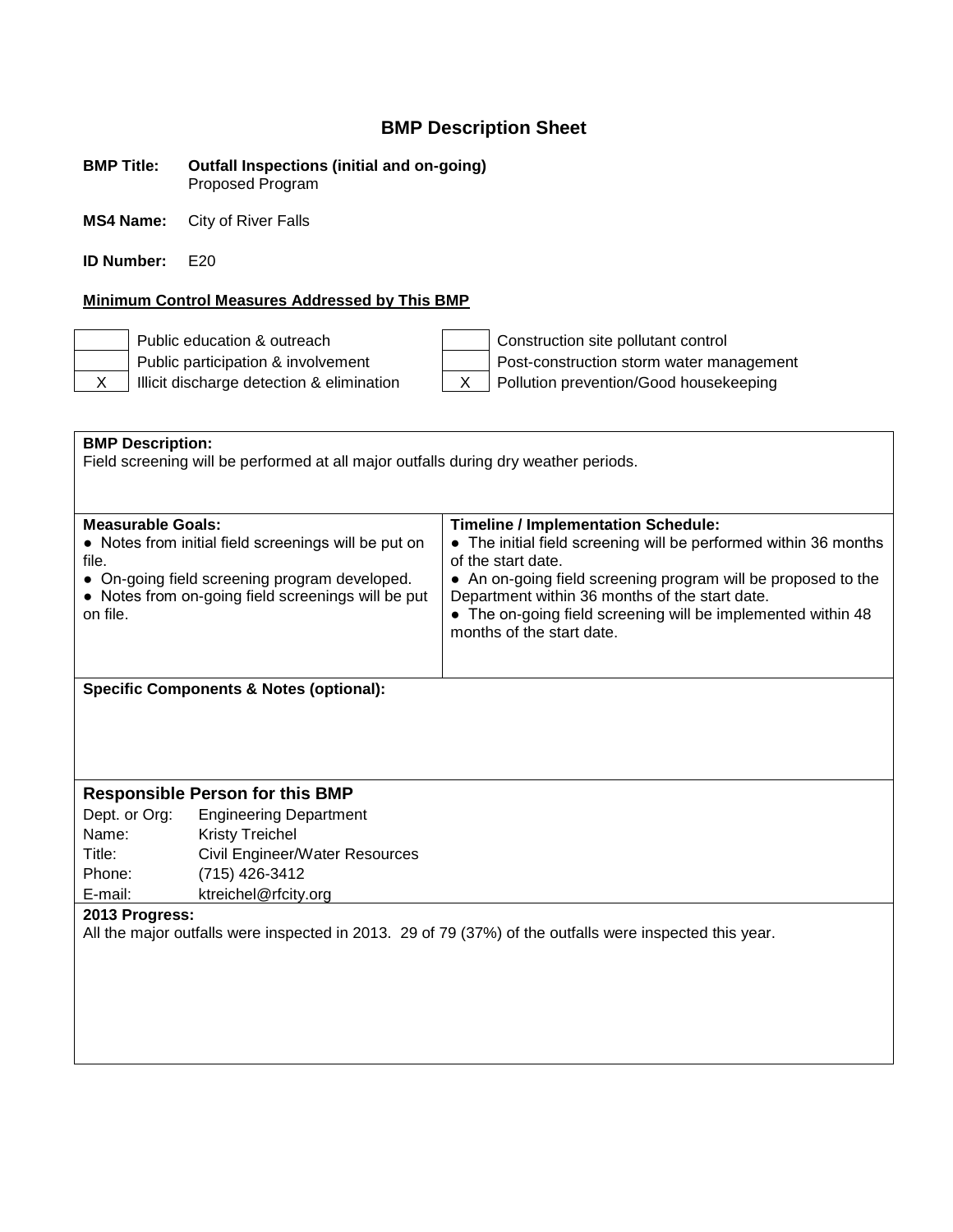**BMP Title: Storm Sewer System Outfall and BMP Map** Existing Program

**MS4 Name:** City of River Falls

**ID Number:** F<sub>21</sub>

#### **Minimum Control Measures Addressed by This BMP**

Public education & outreach Construction site pollutant control Public participation & involvement Post-construction storm water management X | Illicit discharge detection & elimination | Pollution prevention/Good housekeeping

**BMP Description:** Create a map showing public and known private storm water structures (including inlets, manholes, pipes, culverts, outfalls, ponds, etc) within the City limits.

| <b>Measurable Goals:</b><br>• MS4 map updates.     | <b>Timeline / Implementation Schedule:</b><br>• The City will update and maintain this map annually (at a<br>minimum).<br>• The City will submit the MS4 map to the Department within<br>24 months of the start date. |
|----------------------------------------------------|-----------------------------------------------------------------------------------------------------------------------------------------------------------------------------------------------------------------------|
| <b>Specific Components &amp; Notes (optional):</b> |                                                                                                                                                                                                                       |
|                                                    |                                                                                                                                                                                                                       |
|                                                    |                                                                                                                                                                                                                       |

#### **Responsible Person for this BMP**

Dept. or Org: Engineering Department Name: Kristy Treichel Title: Civil Engineer/Water Resources Phone: (715) 426-3412<br>
E-mail: ktreichel@rfcitv. ktreichel@rfcity.org

**2013 Progress:**

Map updates for 2013 were submitted on January 14, 2014.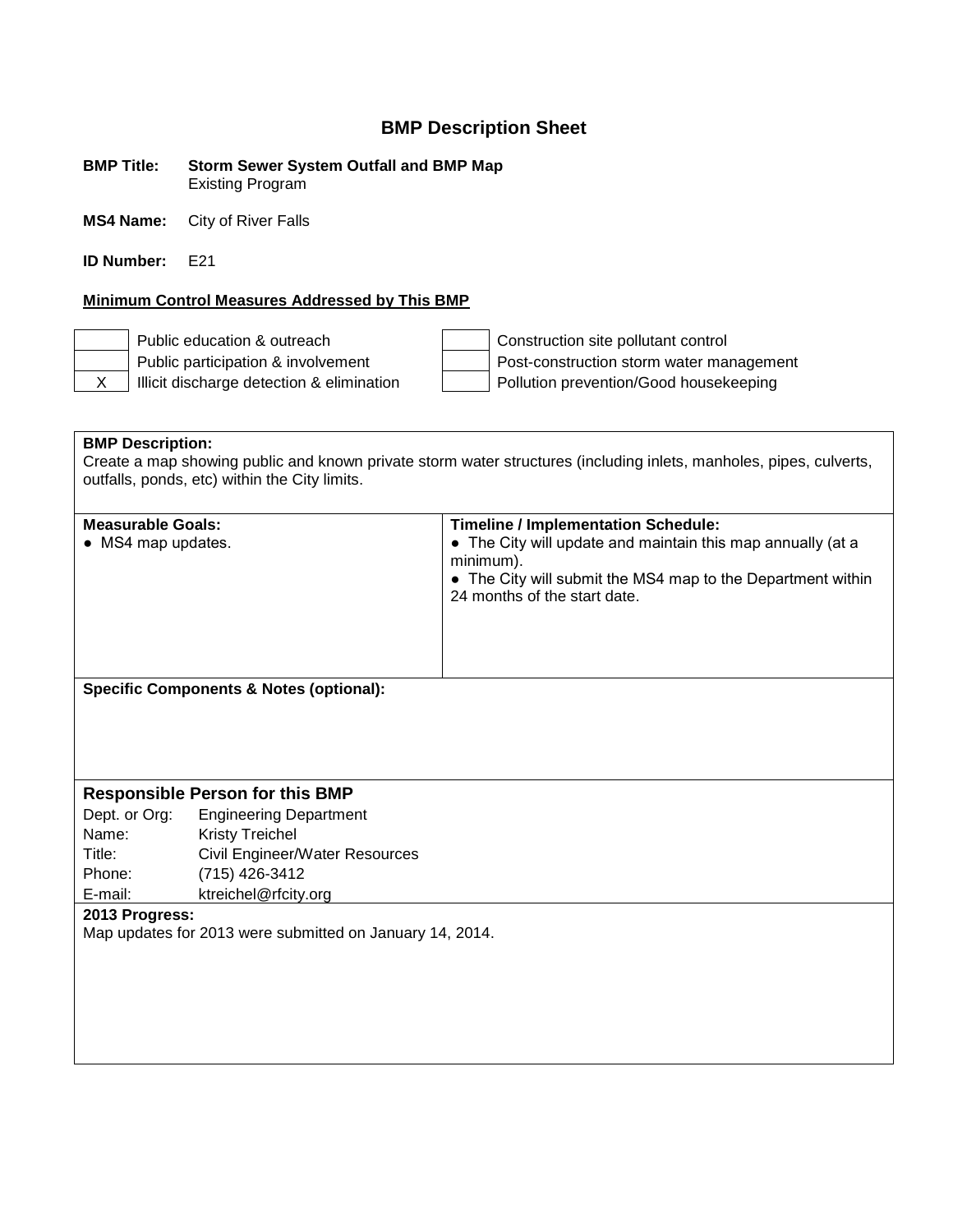**BMP Title: Storm Water Management Ordinance (City Chapter 12.16)** Existing Program

**MS4 Name:** City of River Falls

**ID Number:** F<sub>22</sub>

#### **Minimum Control Measures Addressed by This BMP**



Public education & outreach X Construction site pollutant control Public participation & involvement  $\begin{vmatrix} X \\ Y \end{vmatrix}$  Post-construction storm water management Illicit discharge detection & elimination Pollution prevention/Good housekeeping

| <b>BMP Description:</b><br>The City has an existing ordinance which includes storm water management as well as construction site erosion and<br>sediment control criteria. This ordinance requires submittal and approval of a grading plan and an erosion and<br>sediment control plan for land disturbing activities. Currently UWRF is exempt from this ordinance, but has<br>voluntarily complied with the requirements. We will be researching ways to bring UWRF under the jurisdiction of this<br>ordinance as part of our MS4 system. |                                                                                                                                                                                                                                                                                                                                                                                                                                                                                                  |  |
|-----------------------------------------------------------------------------------------------------------------------------------------------------------------------------------------------------------------------------------------------------------------------------------------------------------------------------------------------------------------------------------------------------------------------------------------------------------------------------------------------------------------------------------------------|--------------------------------------------------------------------------------------------------------------------------------------------------------------------------------------------------------------------------------------------------------------------------------------------------------------------------------------------------------------------------------------------------------------------------------------------------------------------------------------------------|--|
| <b>Measurable Goals:</b><br>• Number of ponds installed and the number of<br>developed acres served by those ponds.<br>• Number of storm water management permits<br>issued (sites reviewed).                                                                                                                                                                                                                                                                                                                                                 | <b>Timeline / Implementation Schedule:</b><br>• In the first year the City will review the ordinance for<br>compliance with WDNR regulations and requirements listed in<br>section 2.4 and 2.5 of the MS4 general permit.<br>• The City will submit the ordinance and any proposed<br>changes within 18 months of the start date.<br>• The City will adopt any proposed changes within 24 months<br>of the start date.<br>• Review and revise ordinance and standards as an ongoing<br>practice. |  |
| <b>Specific Components &amp; Notes (optional):</b>                                                                                                                                                                                                                                                                                                                                                                                                                                                                                            |                                                                                                                                                                                                                                                                                                                                                                                                                                                                                                  |  |

## **Responsible Person for this BMP**

| Dept. or Org: | <b>Engineering Department</b>  |
|---------------|--------------------------------|
| Name:         | <b>Kristy Treichel</b>         |
| Title:        | Civil Engineer/Water Resources |
| Phone:        | (715) 426-3412                 |
| E-mail:       | ktreichel@rfcity.org           |
|               |                                |

#### **2013 Progress:**

6 Storm Water Management Permits were issued in 2013. 9 storm water management practices were construted with those 6 projects, including raingardens, bioretention facilities, underground infiltration trenches and rate control ponds.. The total disturbed area for these projects is approximately 19.3 acres.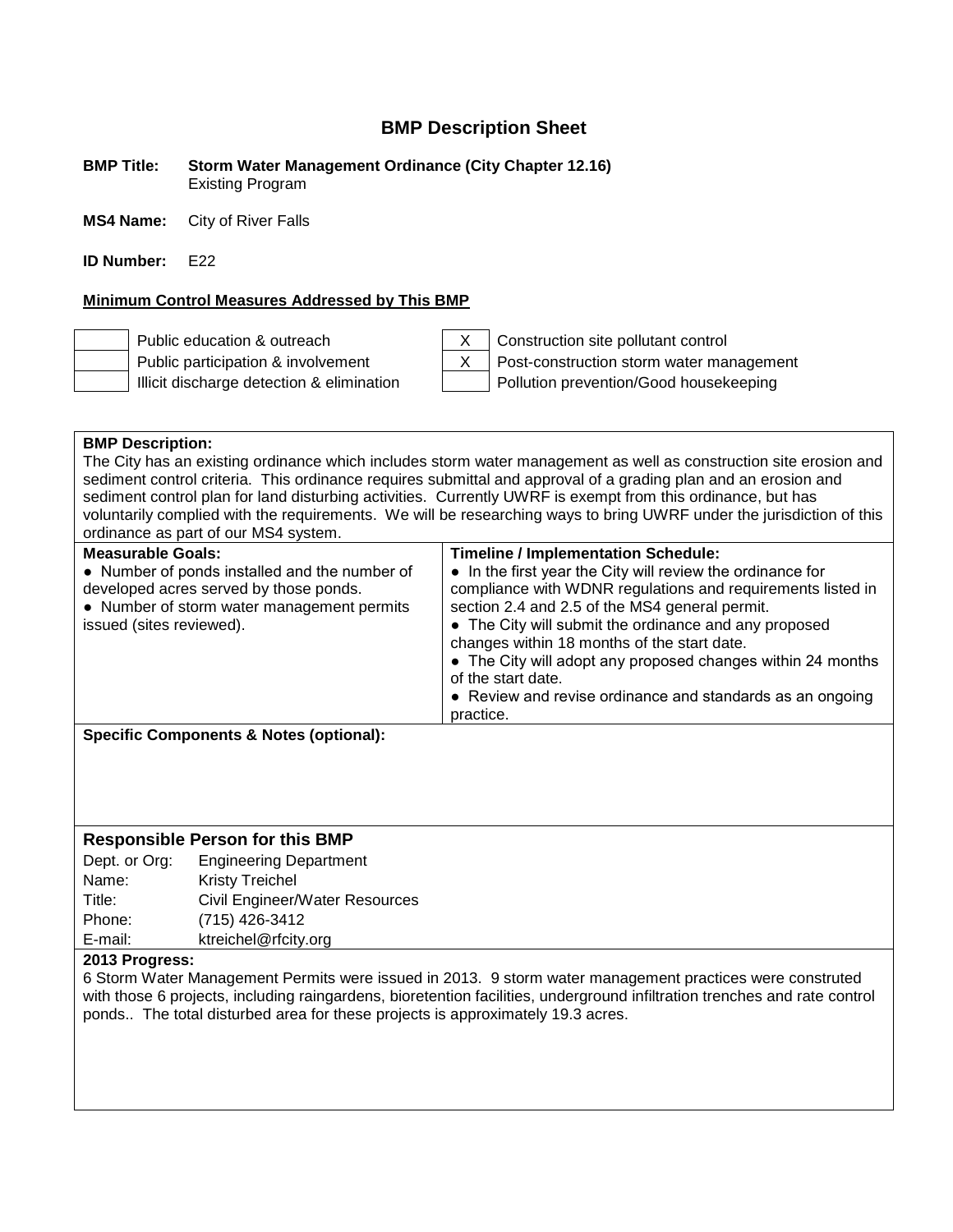#### **BMP Title: Construction Site Inspection and Enforcement** Proposed Program

**MS4 Name:** City of River Falls

**ID Number:** E23

#### **Minimum Control Measures Addressed by This BMP**





Public education & outreach X Construction site pollutant control Public participation & involvement  $\vert$  Post-construction storm water management X | Illicit discharge detection & elimination | Pollution prevention/Good housekeeping

#### **BMP Description:**

The Engineering and Building Inspections Departments currently work together to enforce erosion control practices and regulations. We expect that this arrangement will continue. Currently very little documentation is provided from City inspections and subsequent follow up procedures. The City will develop inspection forms and documentation procedures as part of this BMP. The City will study methods to gain proper maintenance of sites such as bonds, fines, fees, etc.

| <b>Measurable Goals:</b>                                                                                                                                                                                                                                        | <b>Timeline / Implementation Schedule:</b>                                                                                                                                                                                                                                                                                                              |
|-----------------------------------------------------------------------------------------------------------------------------------------------------------------------------------------------------------------------------------------------------------------|---------------------------------------------------------------------------------------------------------------------------------------------------------------------------------------------------------------------------------------------------------------------------------------------------------------------------------------------------------|
| • Count and record the number of sites inspected<br>annually, as well as recording the number of non-<br>complaint sites compared to the total number of<br>sites.<br>• Count and record the number of citations and<br>cease & desist orders written annually. | • The City will review the existing program and submit<br>proposed inspection and documentation procedures to the<br>Department within 18 months of the start date.<br>• The City will request erosion control authority for<br>commercial and public sites over an acre in size from the<br>Department of Commerce within 18 months of the start date. |
|                                                                                                                                                                                                                                                                 | • The City will implement the proposed procedures within 24<br>months of the start date.                                                                                                                                                                                                                                                                |
| Cussifie Componente <sup>0</sup> Notes (ontional),                                                                                                                                                                                                              |                                                                                                                                                                                                                                                                                                                                                         |

**Specific Components & Notes (optional):**

#### **Responsible Person for this BMP**

Dept. or Org: Engineering Department Name: Kristy Treichel Title: Civil Engineer/Water Resources Phone: (715) 426-3412 E-mail: ktreichel@rfcity.org

#### **2013 Progress:**

During 2013 67 construction sites were inspected (many multiple times) and zero citations were issued.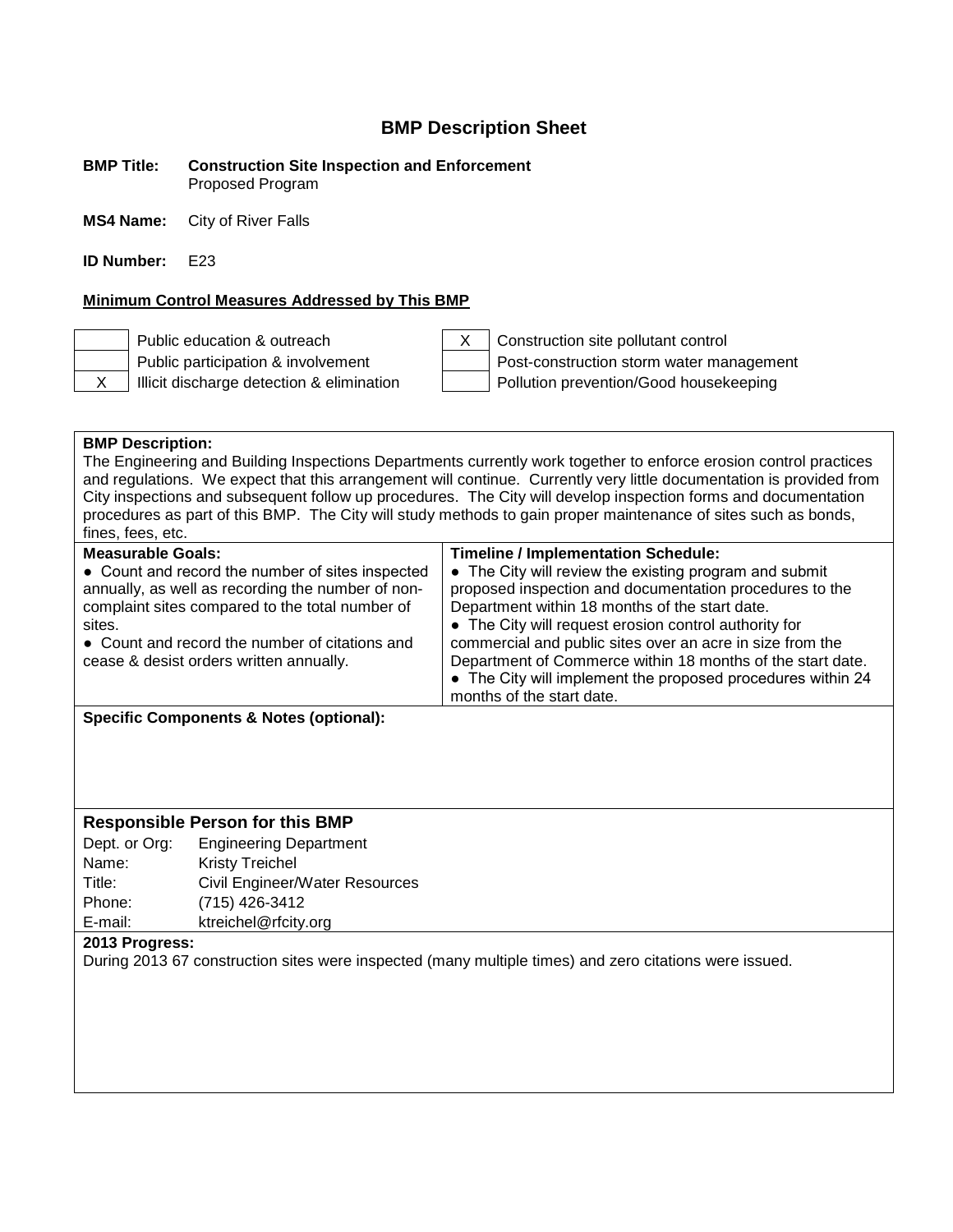#### **BMP Title: Public Storm Water Management Facility Operation and Maintenance** Proposed Program

**MS4 Name:** City of River Falls

**ID Number:** E24

#### **Minimum Control Measures Addressed by This BMP**



Public education & outreach Construction site pollutant control Public participation & involvement  $\begin{vmatrix} X \\ Y \end{vmatrix}$  Post-construction storm water management Illicit discharge detection & elimination  $\begin{vmatrix} X & \end{vmatrix}$  Pollution prevention/Good housekeeping

#### **BMP Description:**

The City is developing a maintenance book for public ponds as well as inspection forms that will record the inspection date and results for each inspection performed. The City will also record and track follow-up actions needed, assign a priority level and a timeline for addressing the problems noted in the inspection.

| <b>Timeline / Implementation Schedule:</b><br>• In year one the City will continue work on the public<br>pond/bmp maintenance book, inspection forms and create an<br>inspection schedule for the ponds.<br>• The City will submit these inspection procedures and forms<br>for public and private facilities to the Department within 18<br>months of the start date. |
|------------------------------------------------------------------------------------------------------------------------------------------------------------------------------------------------------------------------------------------------------------------------------------------------------------------------------------------------------------------------|
| • In years 2-5 ponds will be inspected and scheduled for<br>maintenance as needed.                                                                                                                                                                                                                                                                                     |
|                                                                                                                                                                                                                                                                                                                                                                        |

**Specific Components & Notes (optional):**

#### **Responsible Person for this BMP**

Dept. or Org: Engineering Department Name: Kristy Treichel Title: Civil Engineer/Water Resources Phone: (715) 426-3412 E-mail: ktreichel@rfcity.org

#### **2013 Progress:**

There are currently 93 City owned/maintained ponds. 30 ponds were inspected in 2013 (32%). The maintenance noted during these inspections has been mostly completed. The rest is scheduled for 2014. Inspection and maintenance records are on file in the Engineering Department.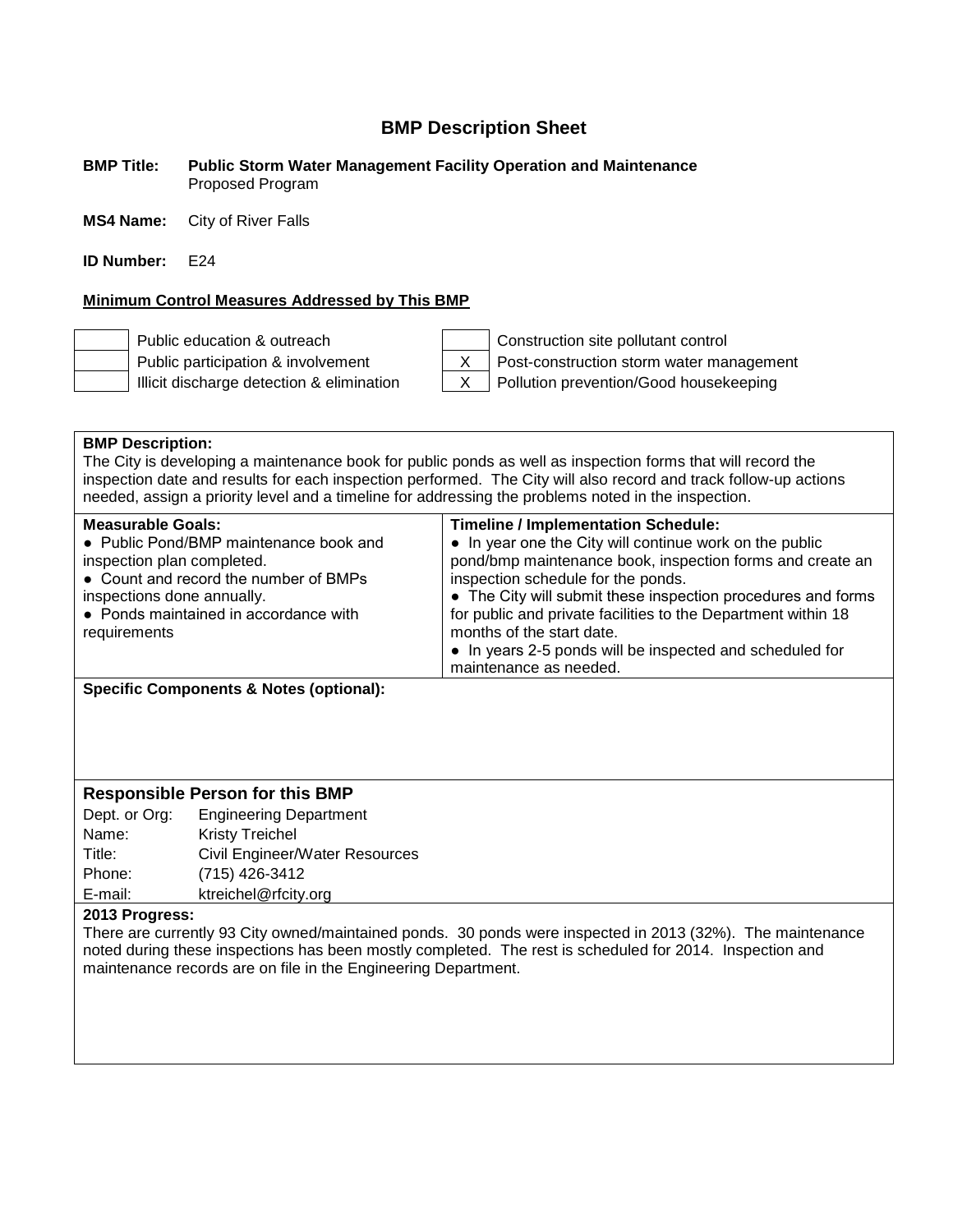#### **BMP Title: Private Storm Water Facility - Maintenance and Monitoring Agreement** Existing Program

**MS4 Name:** City of River Falls

**ID Number:** E25

#### **Minimum Control Measures Addressed by This BMP**



Public education & outreach Construction site pollutant control Public participation & involvement X Post-construction storm water management Illicit discharge detection & elimination  $\begin{vmatrix} x \\ y \end{vmatrix}$  Pollution prevention/Good housekeeping

| <b>BMP Description:</b><br>The City currently required a long term maintenance and monitoring agreement for all private storm water<br>management facilities to ensure that the practice remains in place and functioning to the intended performance<br>standards. This document is drafted by the City, signed by the land owner and then the City files it with the County |                                |                                                                               |
|-------------------------------------------------------------------------------------------------------------------------------------------------------------------------------------------------------------------------------------------------------------------------------------------------------------------------------------------------------------------------------|--------------------------------|-------------------------------------------------------------------------------|
| against the property.<br><b>Measurable Goals:</b>                                                                                                                                                                                                                                                                                                                             |                                |                                                                               |
| • Number of agreements filed each year.                                                                                                                                                                                                                                                                                                                                       |                                | <b>Timeline / Implementation Schedule:</b><br>• This practice will be ongoing |
|                                                                                                                                                                                                                                                                                                                                                                               |                                |                                                                               |
|                                                                                                                                                                                                                                                                                                                                                                               |                                |                                                                               |
|                                                                                                                                                                                                                                                                                                                                                                               |                                |                                                                               |
|                                                                                                                                                                                                                                                                                                                                                                               |                                |                                                                               |
|                                                                                                                                                                                                                                                                                                                                                                               |                                |                                                                               |
|                                                                                                                                                                                                                                                                                                                                                                               |                                |                                                                               |
|                                                                                                                                                                                                                                                                                                                                                                               |                                |                                                                               |
| <b>Specific Components &amp; Notes (optional):</b>                                                                                                                                                                                                                                                                                                                            |                                |                                                                               |
|                                                                                                                                                                                                                                                                                                                                                                               |                                |                                                                               |
|                                                                                                                                                                                                                                                                                                                                                                               |                                |                                                                               |
|                                                                                                                                                                                                                                                                                                                                                                               |                                |                                                                               |
|                                                                                                                                                                                                                                                                                                                                                                               |                                |                                                                               |
| <b>Responsible Person for this BMP</b>                                                                                                                                                                                                                                                                                                                                        |                                |                                                                               |
| Dept. or Org:                                                                                                                                                                                                                                                                                                                                                                 | <b>Engineering Department</b>  |                                                                               |
| Name:<br><b>Kristy Treichel</b>                                                                                                                                                                                                                                                                                                                                               |                                |                                                                               |
| Title:                                                                                                                                                                                                                                                                                                                                                                        | Civil Engineer/Water Resources |                                                                               |
| (715) 426-3412<br>Phone:                                                                                                                                                                                                                                                                                                                                                      |                                |                                                                               |
| E-mail:                                                                                                                                                                                                                                                                                                                                                                       | ktreichel@rfcity.org           |                                                                               |
| 2013 Progress:                                                                                                                                                                                                                                                                                                                                                                |                                |                                                                               |
| The City filed 4 Long Term Storm Water Maintenance and Monitoring Agreements with the County in 2013.                                                                                                                                                                                                                                                                         |                                |                                                                               |
|                                                                                                                                                                                                                                                                                                                                                                               |                                |                                                                               |
|                                                                                                                                                                                                                                                                                                                                                                               |                                |                                                                               |
|                                                                                                                                                                                                                                                                                                                                                                               |                                |                                                                               |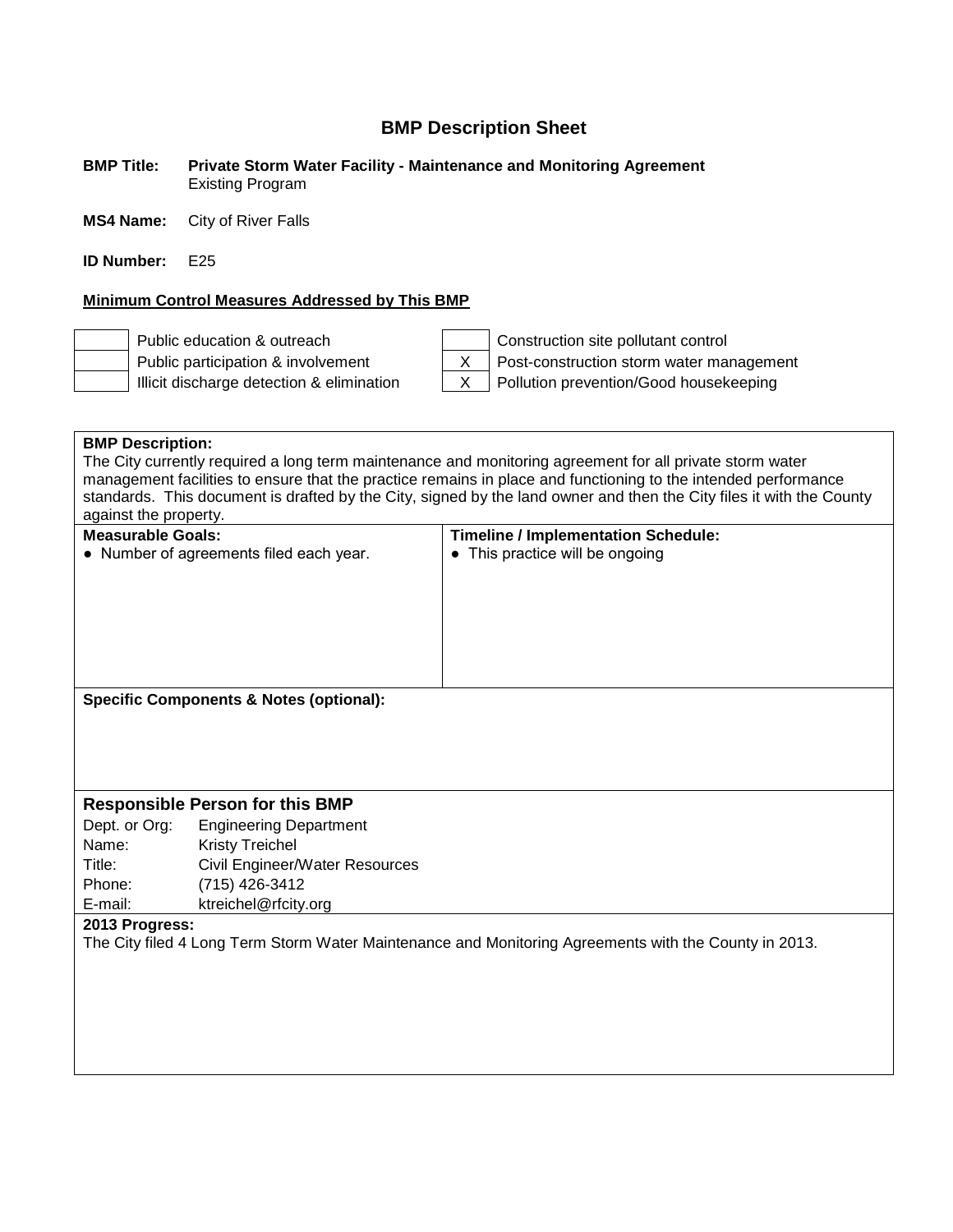#### **BMP Title: Private Storm Water Management Inspection** Proposed Program

**MS4 Name:** City of River Falls

**ID Number:** E26

#### **Minimum Control Measures Addressed by This BMP**

Illicit discharge detection & elimination  $\begin{vmatrix} X & \text{Polution} \end{vmatrix}$  Pollution prevention/Good housekeeping

Public education & outreach Construction site pollutant control Public participation & involvement  $\begin{vmatrix} X \\ \end{vmatrix}$  Post-construction storm water management

**BMP Description:** The City will develop an inspection form and schedule for private ponds (with maintenance agreements) similar to the public pond system.

| <b>Measurable Goals:</b>                     | <b>Timeline / Implementation Schedule:</b>                  |
|----------------------------------------------|-------------------------------------------------------------|
| • Inspection plan developed.                 | • In year one the City will develop an inspection plan.     |
| • Number of letters sent to owners regarding | • In years 2-5 the inspection plan will be implemented, and |
| needed maintenance.                          | proper follow up letters sent to prop. owners.              |
| Specific Components & Notes (optional):      |                                                             |

## **Responsible Person for this BMP**

Dept. or Org: Engineering Department Name: Kristy Treichel Title: Civil Engineer/Water Resources Phone: (715) 426-3412<br>E-mail: ktreichel@rfcitv. ktreichel@rfcity.org

**2013 Progress:**

No private facilities were inspected this year.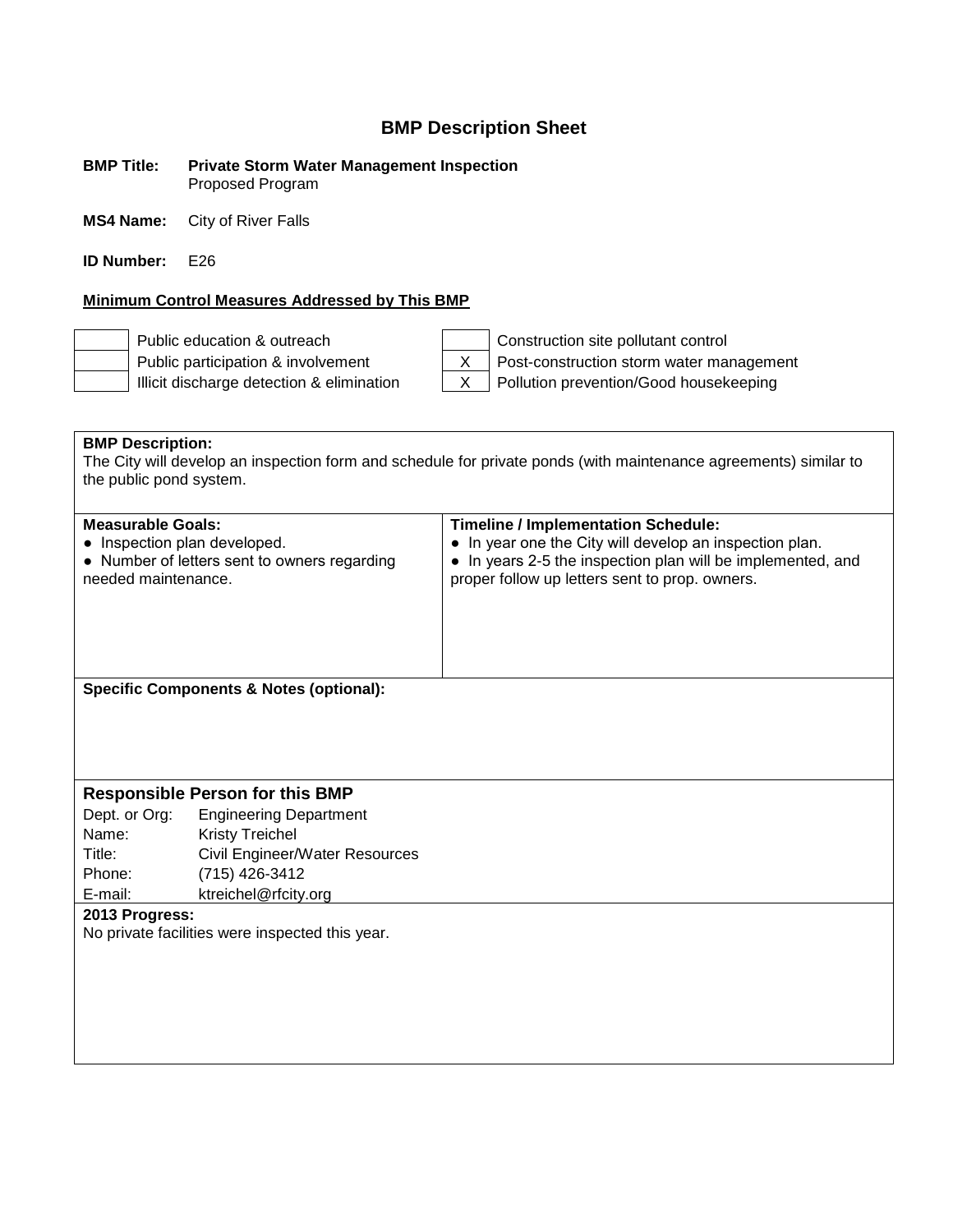#### **BMP Title: Construction Site Waste Control** Proposed Program

**MS4 Name:** City of River Falls

**ID Number:** E27

#### **Minimum Control Measures Addressed by This BMP**

Public education & outreach  $\begin{vmatrix} x \\ y \end{vmatrix}$  X  $\begin{vmatrix} 1 \\ 2 \end{vmatrix}$  Construction site pollutant control Public participation & involvement  $\vert$  Post-construction storm water management Illicit discharge detection & elimination  $\vert$  | Pollution prevention/Good housekeeping

**BMP Description:** This will include the development and adoption of a construction site waste control program that will be adopted as policy or incorporated into the Storm Water Management Ordinance.

| <b>Timeline / Implementation Schedule:</b><br><b>Measurable Goals:</b><br>• General Permit requirements will be reviewed in Year 1<br>• Construction site waste control program<br>• Proposed program will be submitted within 18 months of the<br>adopted in policy or ordinance.<br>start date<br>• Proposed program will be implemented within 24 months of<br>the start date |  |
|----------------------------------------------------------------------------------------------------------------------------------------------------------------------------------------------------------------------------------------------------------------------------------------------------------------------------------------------------------------------------------|--|
|                                                                                                                                                                                                                                                                                                                                                                                  |  |

#### **Specific Components & Notes (optional):**

This shall include requirements such as discarded building materials, concrete truck washout, chemicals, litter and sanitary waste, to conform to guidelines in the MS4 general permit.

#### **Responsible Person for this BMP**

Dept. or Org: Engineering Department Name: Kristy Treichel Title: Civil Engineer/Water Resources Phone: (715) 426-3412 E-mail: ktreichel@rfcity.org

#### **2013 Progress:**

This item was completed in 2007.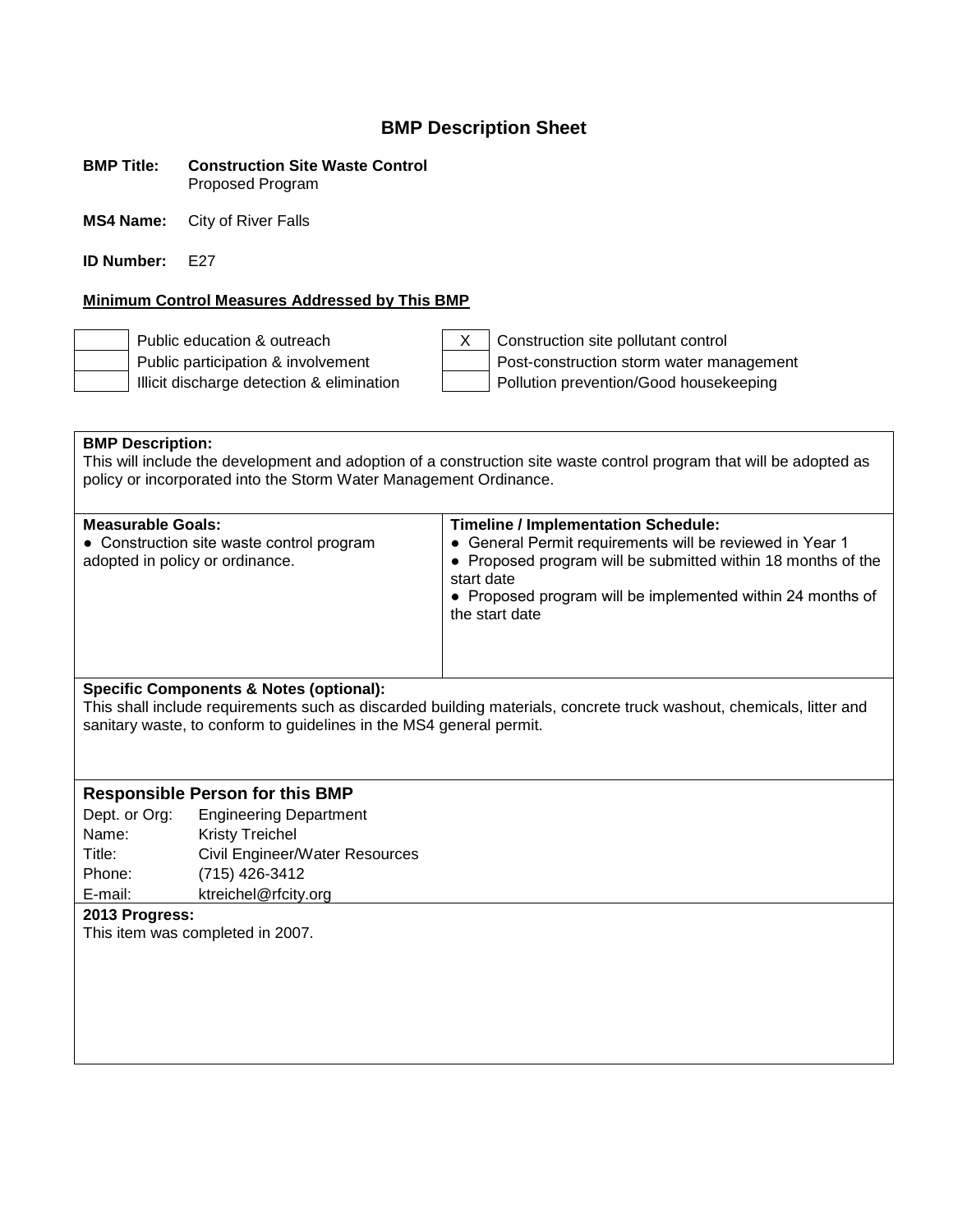#### **BMP Title: Storm Water Quality Management** Proposed Program

**MS4 Name:** City of River Falls

**ID Number:** E28

#### **Minimum Control Measures Addressed by This BMP**

Public education & outreach Construction site pollutant control

Public participation & involvement X Post-construction storm water management Illicit discharge detection & elimination  $\vert$  | Pollution prevention/Good housekeeping

**BMP Description:** City will create WinSLAMM model of entire city. BMP's installed prior to Oct 2004 will be modeled. Additional control measures will be designed and installed as required to meet permit goals. **Measurable Goals: Timeline / Implementation Schedule:** • WinSLAMM model will be completed by July 2007. ● 20% average annual TSS reduction ● 40% average annual TSS reduction • The 20% reduction will be achieved by March 10, 2008 or within 24 months of the start date. • The 40% will be achieved by March 10, 2013 **Specific Components & Notes (optional): Responsible Person for this BMP** Dept. or Org: Engineering Department Name: Kristy Treichel Title: Civil Engineer/Water Resources Phone: (715) 426-3412 E-mail: ktreichel@rfcity.org **2013 Progress:** This item was completed in 2007.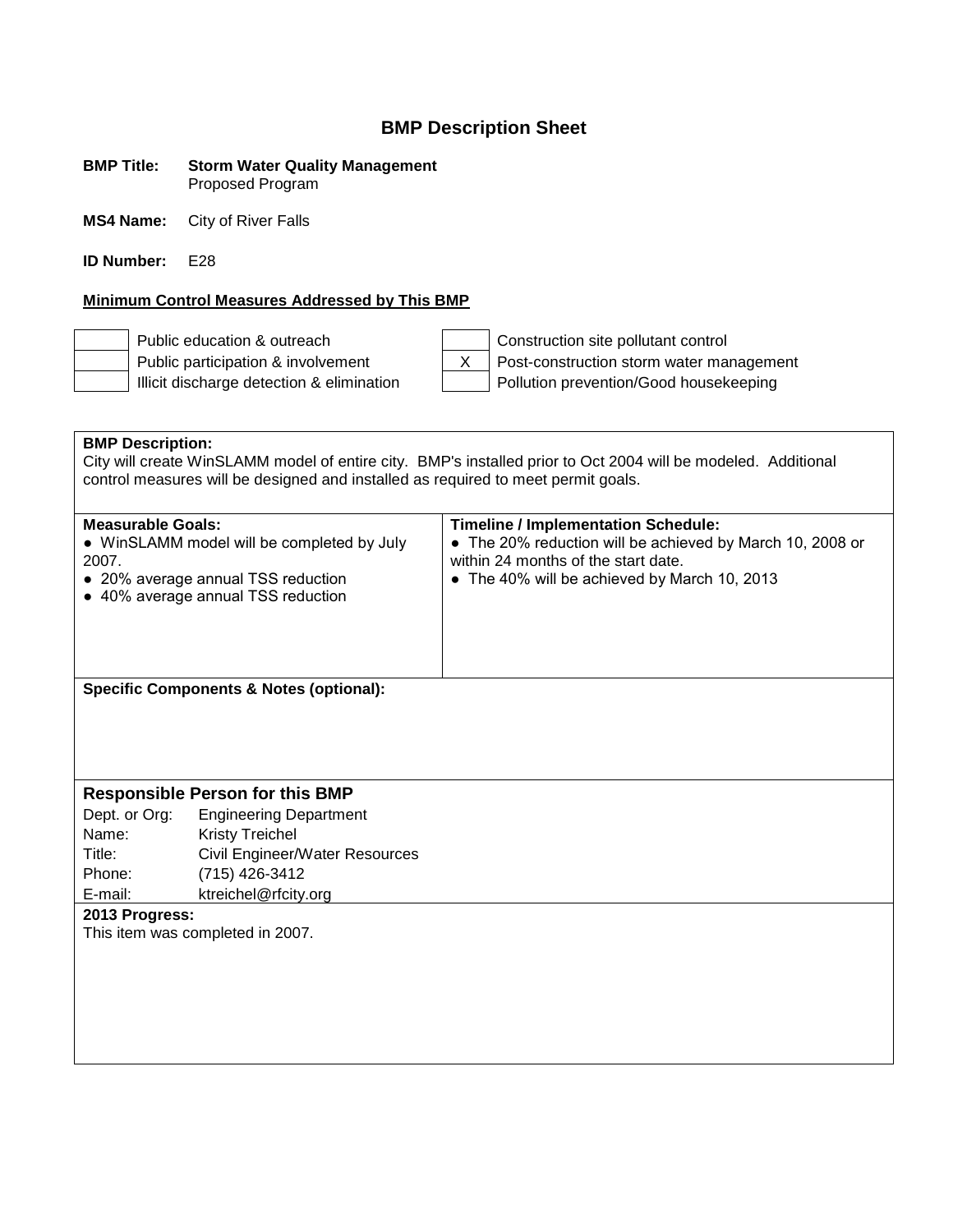**BMP Title: Snow & Ice Control Policy/ Salt Storage Facility** Existing Program

**MS4 Name:** City of River Falls

**ID Number:** PW40

#### **Minimum Control Measures Addressed by This BMP**

X Public education & outreach  $\vert$  | Construction site pollutant control Public participation & involvement  $\vert$  Post-construction storm water management Illicit discharge detection & elimination  $\begin{vmatrix} X & \text{Polution} \end{vmatrix}$  Pollution prevention/Good housekeeping

| <b>BMP Description:</b><br>Maintain a well-defined snow & ice control program that is current with new technology and in compliance with the<br>State of WI standards for storage of materials. |                                                                                                             |
|-------------------------------------------------------------------------------------------------------------------------------------------------------------------------------------------------|-------------------------------------------------------------------------------------------------------------|
| <b>Measurable Goals:</b><br>• Number of plow units calibrated for applying de-                                                                                                                  | <b>Timeline / Implementation Schedule:</b><br>• Years 1 & 2 - Review existing policy for snow & ice control |
| icing materials.                                                                                                                                                                                | including salt/sand application rates.                                                                      |
| • Number of plow operators trained in proper<br>application rates and handling of materials                                                                                                     | • Plow units will be calibrated by November 1st each starting<br>in year 2 through 5.                       |
| • Amount of salt and sand applied to street<br>system.                                                                                                                                          | • Operators trained by November 1st each year starting in<br>year 2 through 5.                              |
|                                                                                                                                                                                                 | • Annual total of salt and sand applied will be computed to                                                 |
|                                                                                                                                                                                                 | December 31st each year starting in year 2 through 5.                                                       |
| Specific Components & Notes (optional):                                                                                                                                                         |                                                                                                             |

#### **Responsible Person for this BMP**

Dept. or Org: Public Works Name: Terry Kusilek Title: Street Supervisor Phone: (715) 426-3481<br>E-mail: tkusilek@rfcity. tkusilek@rfcity.org

#### **2013 Progress:**

Jan - Dec 2013: Salt 1485 Tons; Salt Brine 15,660 Gallons; No Salt Sand was used; Mg Cl 2365 Gallons. These numbers include what the City crews, our contracted snow plowing and the School District applies to their parking lots. The School District also used 22.5 tons of Clear Lane on their parking lots.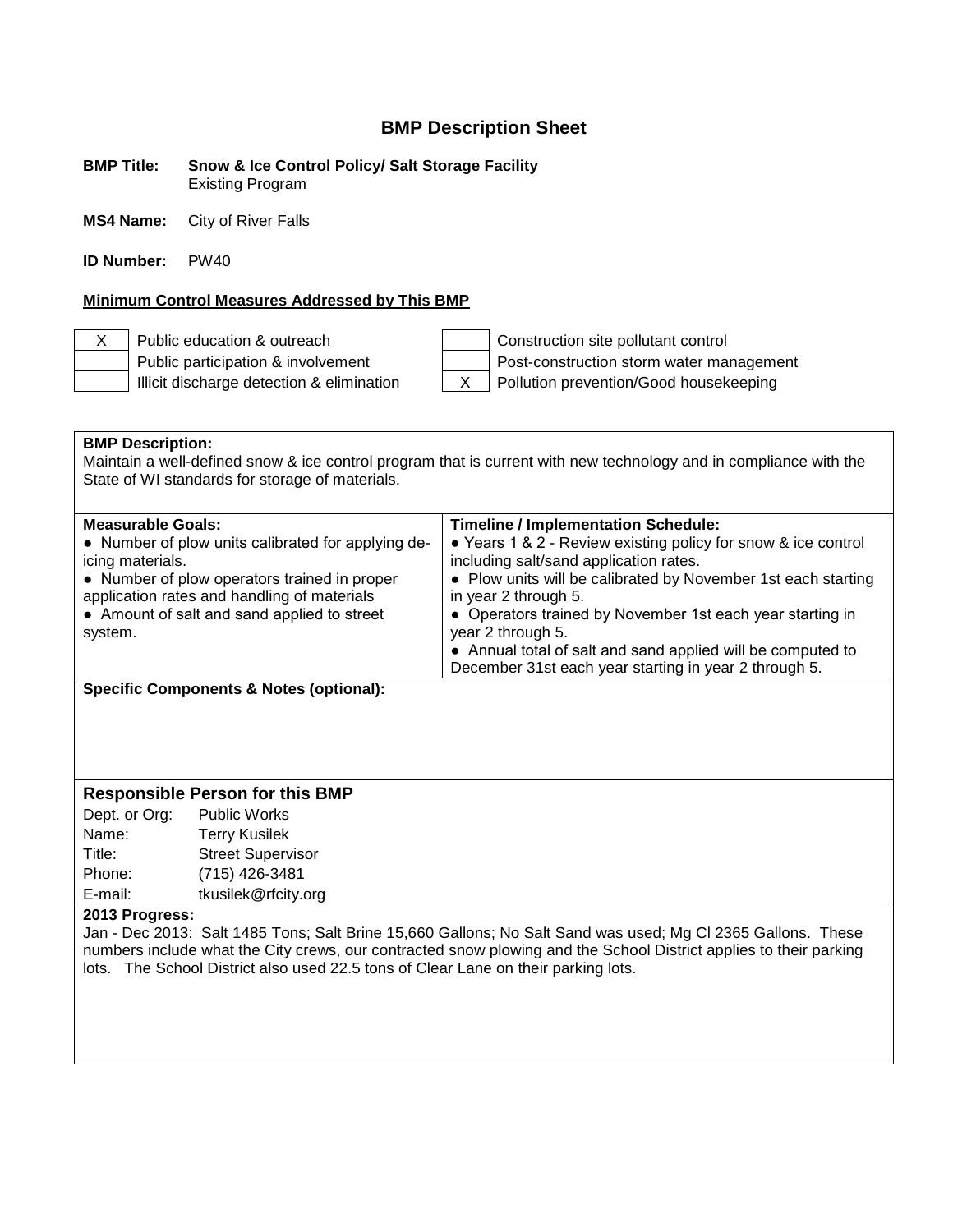#### **BMP Title: City Fleet Maintenance** Proposed Program

**MS4 Name:** City of River Falls

**ID Number:** PW41

#### **Minimum Control Measures Addressed by This BMP**

Public education & outreach Construction site pollutant control Public participation & involvement  $\vert$  Post-construction storm water management Illicit discharge detection & elimination  $\begin{vmatrix} X & \end{vmatrix}$  Pollution prevention/Good housekeeping

## **BMP Description:**

Develop and implement a program to target the inspection & maintenance of the City fleet to minimize storm water impacts. Focusing on leak detection and vehicle cleaning. The City is developing a formal preventative maintenance "PM" program and written procedures for operator level services.

| <b>Measurable Goals:</b>                         | <b>Timeline / Implementation Schedule:</b>                    |
|--------------------------------------------------|---------------------------------------------------------------|
| • Complete PM program for all classes of wheeled | • Year 1 & 2 - Develop PM program and written procedures      |
| vehicles. evaluate oil recycling program.        | for operator level services & oil recycling program.          |
| • Implement operator level maintenance on all    | • Program in-place by June 1, 2007 and reviewed annually.     |
| wheeled vehicles.                                | • Number of vehicles/equipment in City fleet will be adjusted |
| • Number of vehicles/equipment in City fleet     | January 1st of each year starting in year 1 through 5.        |
|                                                  |                                                               |
|                                                  |                                                               |

**Specific Components & Notes (optional):**

#### **Responsible Person for this BMP**

Dept. or Org: Public Works Name: Terry Kusilek Title: Street Supervisor Phone: (715) 426-3481 E-mail: tkusilek@rfcity.org

#### **2013 Progress:**

93 units in City fleet - includes vehicles and equipment assigned to police, fire, ambulance, public works, sewer, water, electric and administration.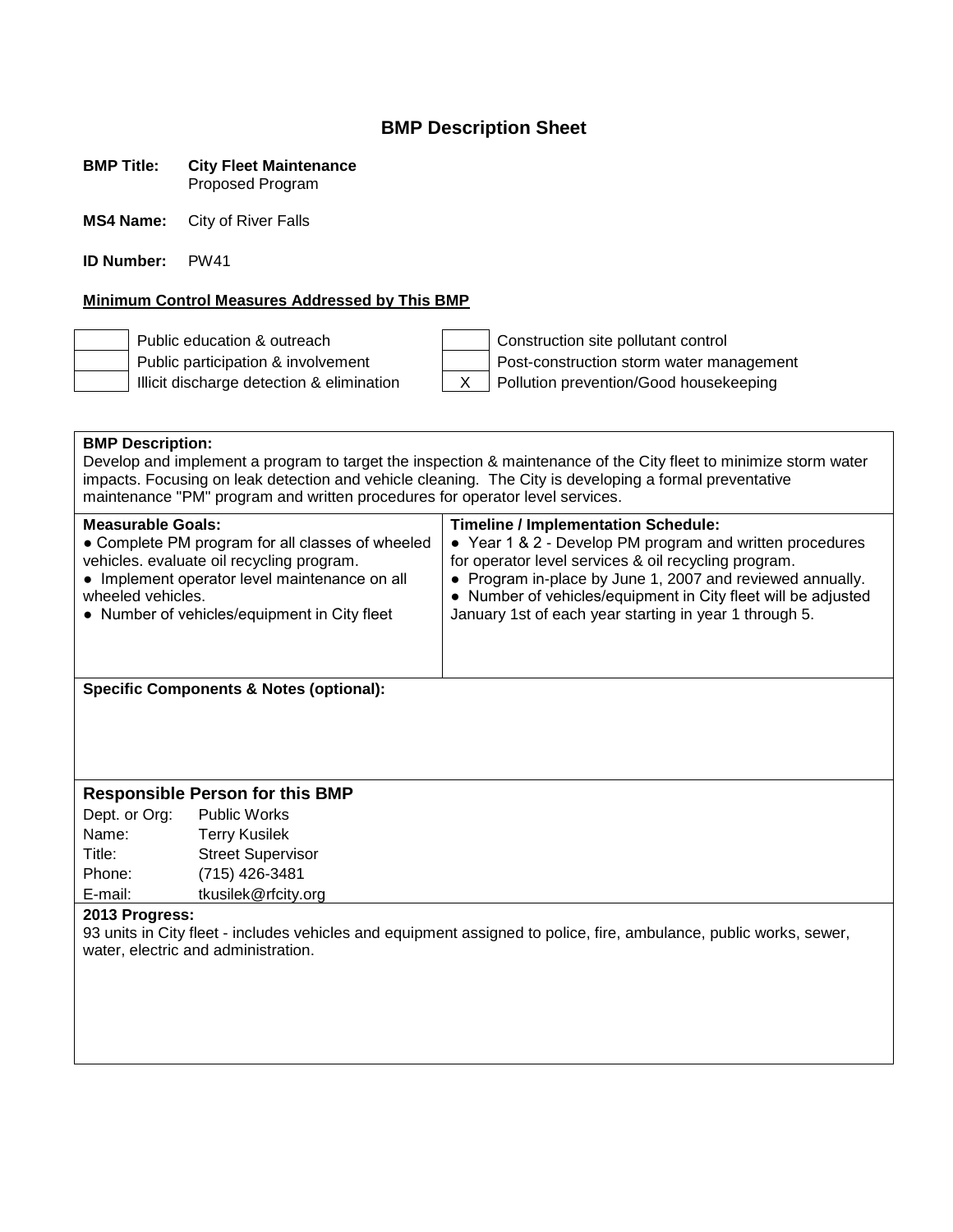#### **BMP Title: Fleet Maintenance Training** Proposed Program

**MS4 Name:** City of River Falls

**ID Number:** PW42

#### **Minimum Control Measures Addressed by This BMP**

Illicit discharge detection & elimination  $\begin{vmatrix} X & \end{vmatrix}$  Pollution prevention/Good housekeeping

X Public education & outreach Construction site pollutant control Public participation & involvement  $\vert$  Post-construction storm water management

**BMP Description:** Train and educate operators on general fleet maintenance and the preventative maintenance program (PM program). This again will focus on leak detection and vehicle cleaning. **Measurable Goals: Timeline / Implementation Schedule:** ● Develop fleet maintenance training program ● Number of employees trained. ● Years 1 & 2 - Develop training program & evaluation process. Implement program years 3 through 5. ● Years 3 through 5 - document number of employees trained. **Specific Components & Notes (optional): Responsible Person for this BMP** Dept. or Org: Public Works Name: Terry Kusilek Title: Street Supervisor Phone: (715) 426-3481 E-mail: tkusilek@rfcity.org **2013 Progress:** 12 employees were trained in the fleet maintenance program in 2013.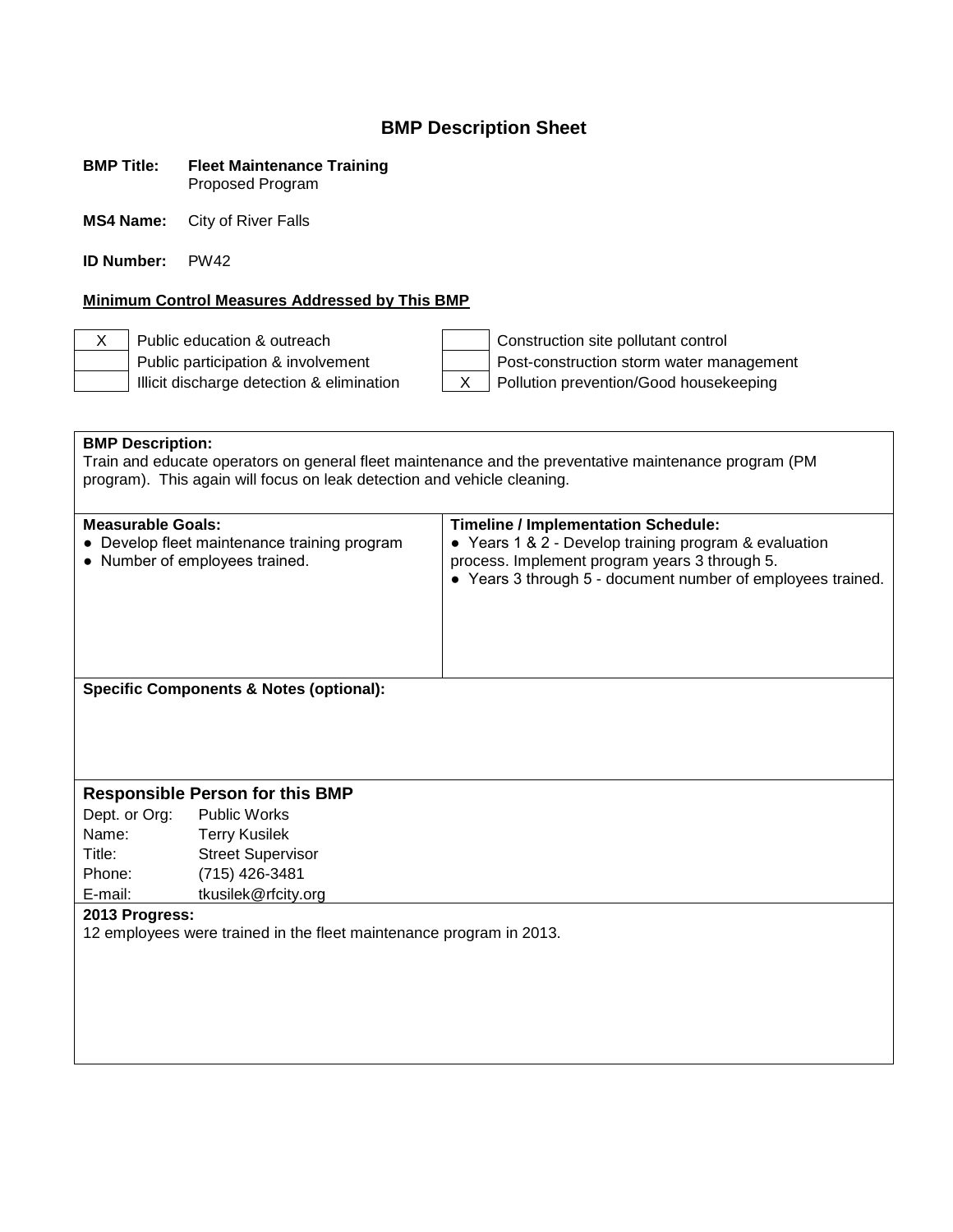**BMP Title: Oil Recycling** Existing Program

**MS4 Name:** City of River Falls

**ID Number:** PW43

#### **Minimum Control Measures Addressed by This BMP**

Public education & outreach Construction site pollutant control Public participation & involvement  $\parallel$  | Post-construction storm water management Illicit discharge detection & elimination  $\begin{vmatrix} x \\ y \end{vmatrix}$  Pollution prevention/Good housekeeping

**BMP Description:** A used oil recycling program is currently in place. The oil barrel is located at the compost site and is available for residents during compost site hours.

| <b>Measurable Goals:</b> |                                                    | <b>Timeline / Implementation Schedule:</b>                                                                            |
|--------------------------|----------------------------------------------------|-----------------------------------------------------------------------------------------------------------------------|
|                          | • Number of gallons of oil recycled.               | • Annual total of gallons of recycled oil - computed to                                                               |
|                          |                                                    | December 31st each year                                                                                               |
|                          |                                                    |                                                                                                                       |
|                          |                                                    |                                                                                                                       |
|                          |                                                    |                                                                                                                       |
|                          |                                                    |                                                                                                                       |
|                          |                                                    |                                                                                                                       |
|                          |                                                    |                                                                                                                       |
|                          | <b>Specific Components &amp; Notes (optional):</b> |                                                                                                                       |
|                          |                                                    |                                                                                                                       |
|                          |                                                    |                                                                                                                       |
|                          |                                                    |                                                                                                                       |
|                          |                                                    |                                                                                                                       |
|                          | <b>Responsible Person for this BMP</b>             |                                                                                                                       |
|                          | Dept. or Org: Public Works                         |                                                                                                                       |
| Name:                    | Terry Kusilek                                      |                                                                                                                       |
| Title:                   | <b>Street Supervisor</b>                           |                                                                                                                       |
| Phone:                   | (715) 426-3481                                     |                                                                                                                       |
| E-mail:                  | tkusilek@rfcity.org                                |                                                                                                                       |
| 2013 Progress:           |                                                    |                                                                                                                       |
|                          |                                                    | The City is no longer offering oil recycling directly as many local businesses collect oil free of charge and offer a |
|                          | larger range of hours than we could provide.       |                                                                                                                       |
|                          |                                                    |                                                                                                                       |
|                          |                                                    |                                                                                                                       |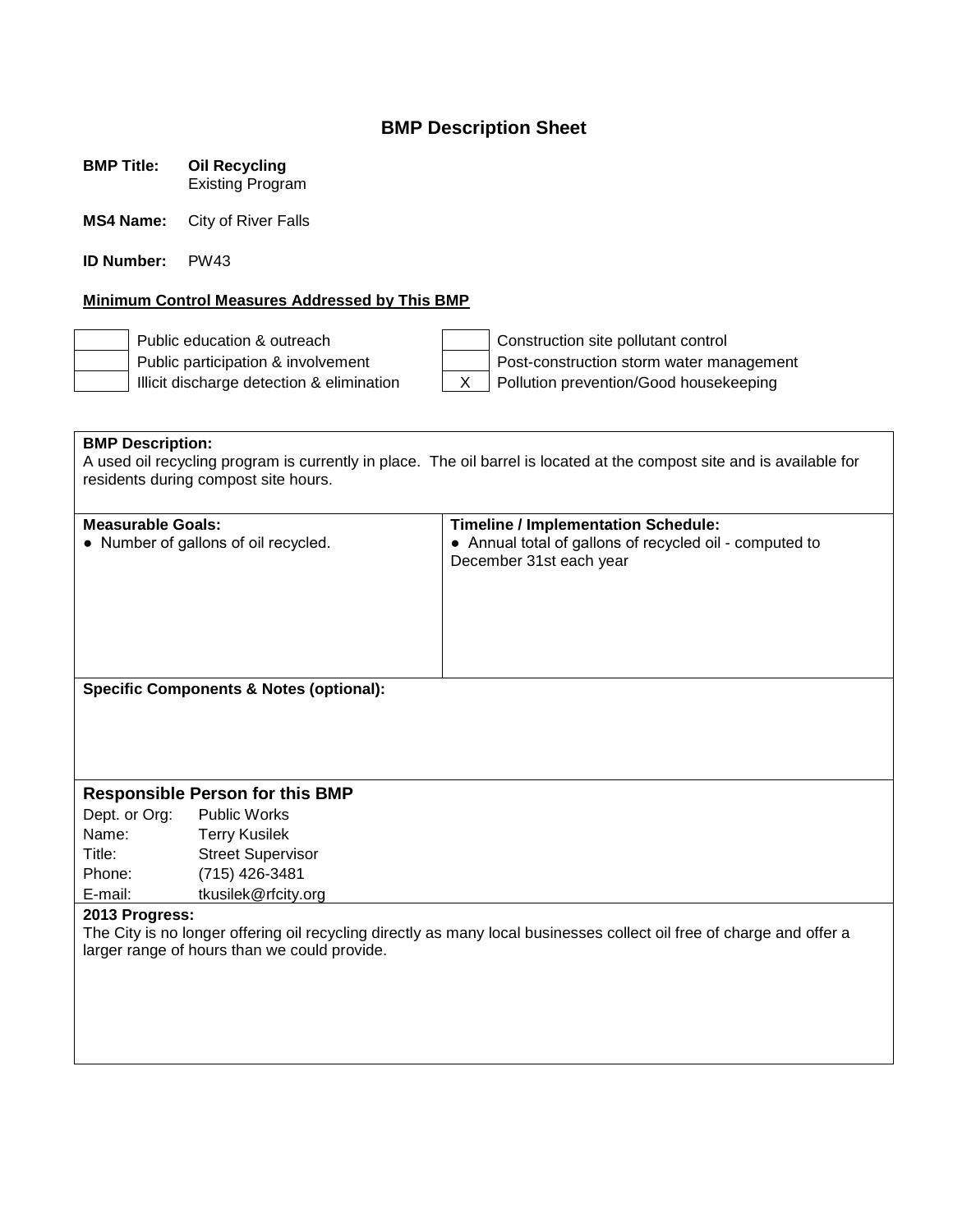#### **BMP Title: Street & Parking Lot Sweeping** Existing Program

**MS4 Name:** City of River Falls

**ID Number:** PW44

#### **Minimum Control Measures Addressed by This BMP**

Public education & outreach Public participation & involvement Illicit discharge detection & elimination

| Construction site pollutant control        |  |
|--------------------------------------------|--|
| Post-construction storm water management   |  |
| X   Pollution prevention/Good housekeeping |  |
|                                            |  |

| <b>BMP Description:</b>                                                                                               |                                                 |                                                                                                                   |  |  |  |
|-----------------------------------------------------------------------------------------------------------------------|-------------------------------------------------|-------------------------------------------------------------------------------------------------------------------|--|--|--|
| The City has an annual sweeping program. This BMP will be reviewed and studied for effectiveness and the need         |                                                 |                                                                                                                   |  |  |  |
| for additional sweeping.                                                                                              |                                                 |                                                                                                                   |  |  |  |
|                                                                                                                       |                                                 |                                                                                                                   |  |  |  |
| <b>Measurable Goals:</b>                                                                                              |                                                 | <b>Timeline / Implementation Schedule:</b>                                                                        |  |  |  |
| • Complete study of need for additional sweeping                                                                      |                                                 | • By the end of year 2 - complete review of sweeping program                                                      |  |  |  |
|                                                                                                                       | in conjunction with the WinSLAMM modeling.      | and revise as needed in conjunction with the WinSLAMM                                                             |  |  |  |
|                                                                                                                       | • Number of times streets & lots swept annually | model.                                                                                                            |  |  |  |
|                                                                                                                       | • Cubic yards of material swept up.             | • By the end of year 5 - complete the study of the need for<br>additional sweeping and revise program accordingly |  |  |  |
|                                                                                                                       |                                                 | • Annually- Record the number of times streets & lots are                                                         |  |  |  |
|                                                                                                                       |                                                 | swept starting in year 2 through 5.                                                                               |  |  |  |
|                                                                                                                       |                                                 | • Annually- Record the amount of material swept up starting                                                       |  |  |  |
|                                                                                                                       |                                                 | in year 2 through 5.                                                                                              |  |  |  |
| <b>Specific Components &amp; Notes (optional):</b>                                                                    |                                                 |                                                                                                                   |  |  |  |
|                                                                                                                       |                                                 |                                                                                                                   |  |  |  |
|                                                                                                                       |                                                 |                                                                                                                   |  |  |  |
|                                                                                                                       |                                                 |                                                                                                                   |  |  |  |
|                                                                                                                       |                                                 |                                                                                                                   |  |  |  |
|                                                                                                                       | <b>Responsible Person for this BMP</b>          |                                                                                                                   |  |  |  |
| Dept. or Org:                                                                                                         | <b>Public Works</b>                             |                                                                                                                   |  |  |  |
| Name:                                                                                                                 | <b>Terry Kusilek</b>                            |                                                                                                                   |  |  |  |
| Title:                                                                                                                | <b>Street Supervisor</b>                        |                                                                                                                   |  |  |  |
| Phone:                                                                                                                | (715) 426-3481                                  |                                                                                                                   |  |  |  |
| E-mail:                                                                                                               | tkusilek@rfcity.org                             |                                                                                                                   |  |  |  |
| 2013 Progress:                                                                                                        |                                                 |                                                                                                                   |  |  |  |
| January-December 2013:                                                                                                |                                                 |                                                                                                                   |  |  |  |
| Dry Leaves: 860 CY                                                                                                    |                                                 | Wet Leaves: 625 CY                                                                                                |  |  |  |
|                                                                                                                       |                                                 |                                                                                                                   |  |  |  |
| Pea Rock: 258 CY                                                                                                      |                                                 |                                                                                                                   |  |  |  |
|                                                                                                                       |                                                 |                                                                                                                   |  |  |  |
|                                                                                                                       |                                                 |                                                                                                                   |  |  |  |
| Sand: 208 CY<br>Other: 20.5 cy<br>TOTAL = 1998.75 CY                                                                  |                                                 | Garbage: 27.25 CY                                                                                                 |  |  |  |
| *Parking lots were swept twice (spring and fall) in 2013 (City Hall parking lot is swept weekly, and downtown parking |                                                 |                                                                                                                   |  |  |  |

lots are swept 4x per year). The newer sections of town were swept 2 times (spring and fall). The older sections of town, with larger tree growth were swept approximately 4-5 times.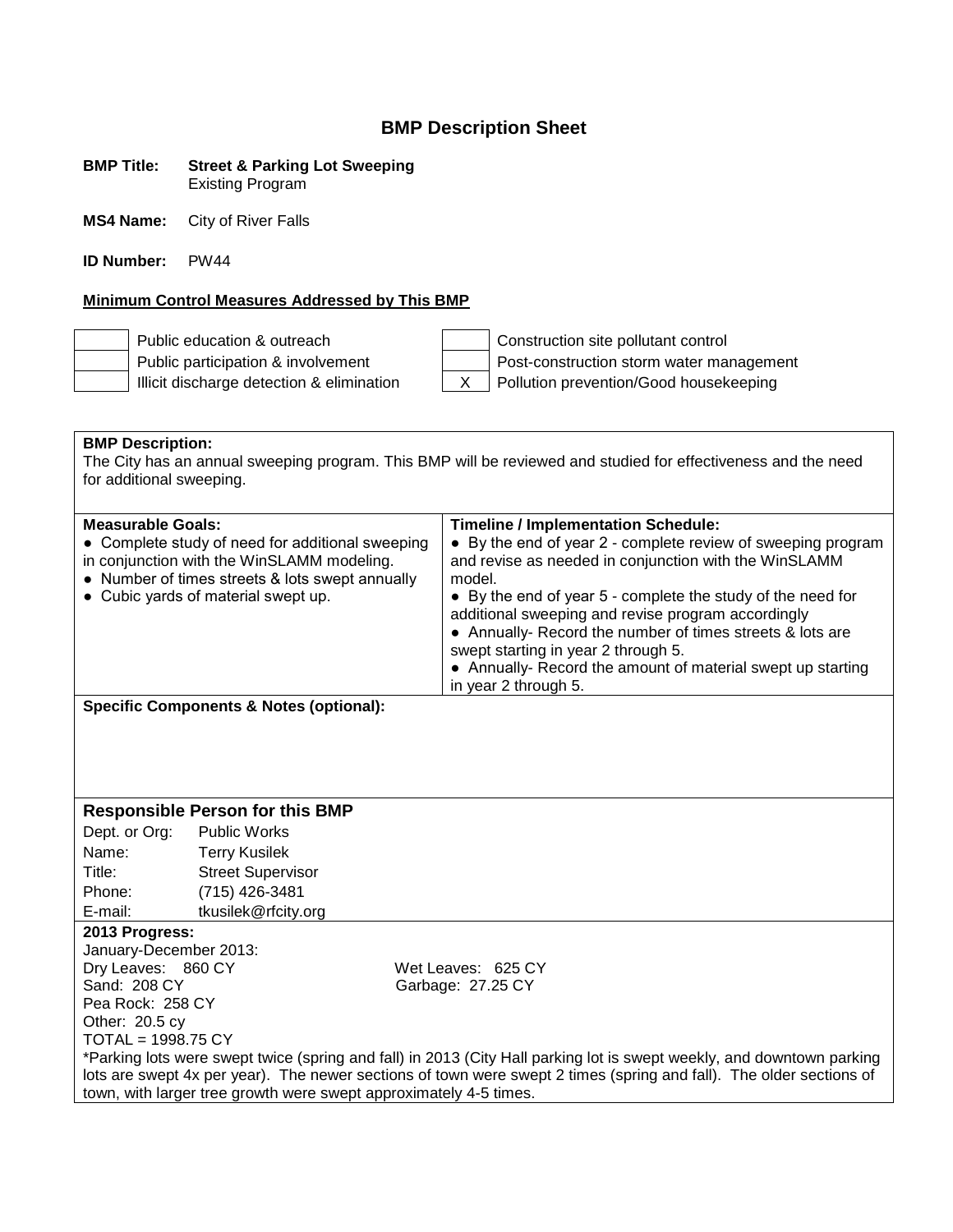**BMP Title: Compost/Wood Chip Recycling Program** Existing Program

**MS4 Name:** City of River Falls

**ID Number:** PW45

#### **Minimum Control Measures Addressed by This BMP**

Public education & outreach Construction site pollutant control Public participation & involvement  $\vert$  Post-construction storm water management Illicit discharge detection & elimination  $\begin{vmatrix} X & \end{vmatrix}$  Pollution prevention/Good housekeeping

**BMP Description:** Review current compost site recycling operation for effectiveness and impact on storm drainage system. Amend as necessary.

| <b>Measurable Goals:</b><br>• Cubic yards of composted material collected.<br>• Cubic yards of brush/trees collected<br>• Cubic yards of topsoil produced<br>• Cubic yards of wood chips produced. | <b>Timeline / Implementation Schedule:</b><br>• Amount of composted material collected will be annually<br>computed - year 1 through 5.<br>• Amount of brush/trees collected will be annually computed -<br>Year 1 through year 5<br>• Amount of topsoil produced will be annually computed -<br>Year 1 through year 5<br>• Amount of wood chips produced will be annually computed -<br>Year 1 through year 5 |
|----------------------------------------------------------------------------------------------------------------------------------------------------------------------------------------------------|----------------------------------------------------------------------------------------------------------------------------------------------------------------------------------------------------------------------------------------------------------------------------------------------------------------------------------------------------------------------------------------------------------------|
|                                                                                                                                                                                                    |                                                                                                                                                                                                                                                                                                                                                                                                                |

**Specific Components & Notes (optional):**

#### **Responsible Person for this BMP**

Dept. or Org: Public Works Name: Terry Kusilek Title: Street Supervisor Phone: (715) 426-3481 E-mail: tkusilek@rfcity.org

#### **2013 Progress:**

Composted Material Collected: 4800 CY

Brush/Trees Collected: 16,920 CY Top Soil/Compost Produced: 200 CY

Wood Chips Produced: 16,920 CY

Note: Some woodchips were left at the compost site for residents to use, the remaining were sent to St. Paul, MN via Environmental Wood Products for use in the bio-generators producing heat/cooling for numerous downtown St. Paul buildings.

Remaining brush and leaves were land spread on City property.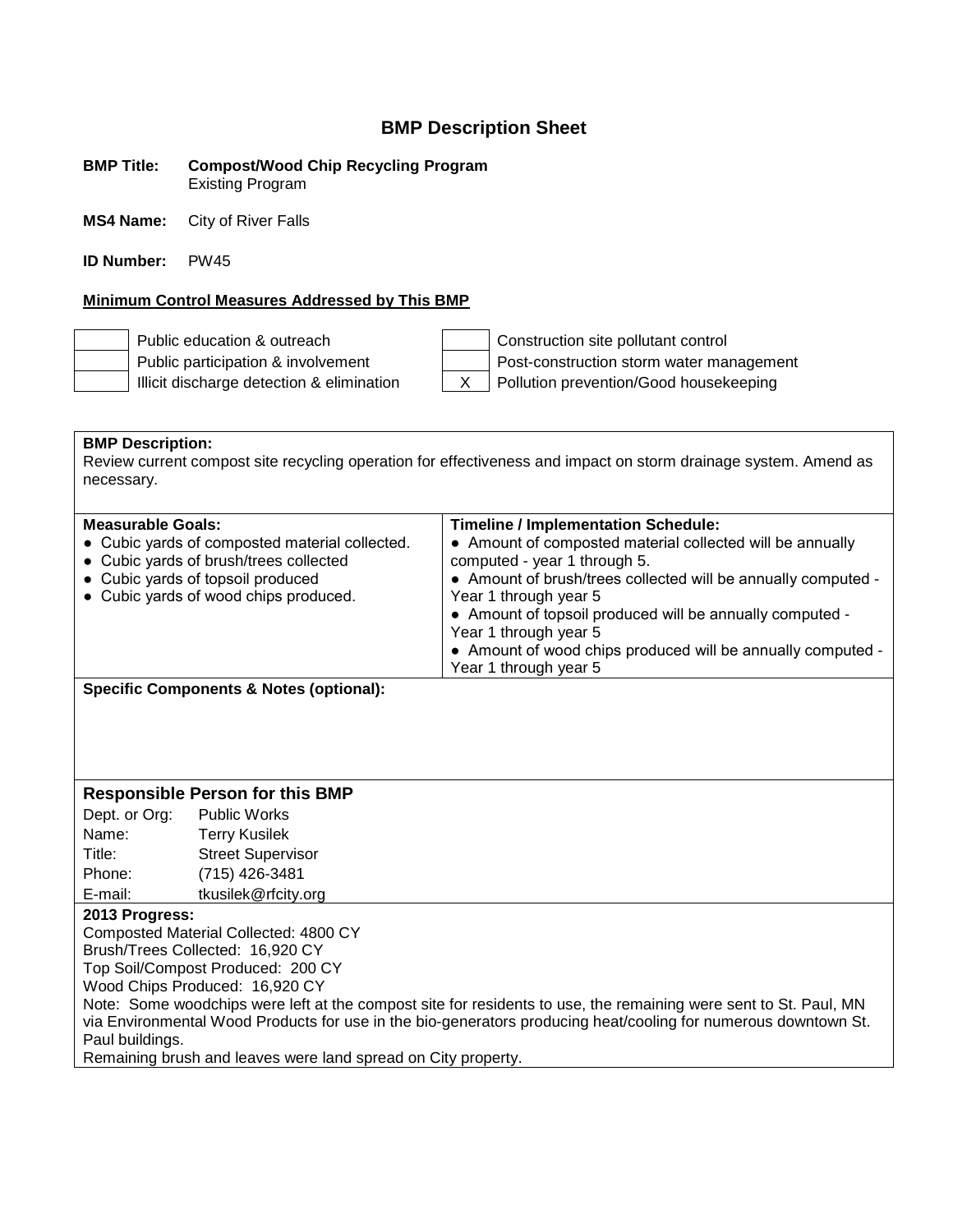#### **BMP Title: Storm Sewer Inspection and Maintenance** Proposed Program

**MS4 Name:** City of River Falls

**ID Number:** PW46

#### **Minimum Control Measures Addressed by This BMP**

Public education & outreach Construction site pollutant control Public participation & involvement Post-construction storm water management Illicit discharge detection & elimination  $\begin{vmatrix} x \\ y \end{vmatrix}$  Pollution prevention/Good housekeeping

| <b>BMP Description:</b>                                                                                       |                                                                                         |                                                                                                                                                                                                                                                                                                |  |  |  |
|---------------------------------------------------------------------------------------------------------------|-----------------------------------------------------------------------------------------|------------------------------------------------------------------------------------------------------------------------------------------------------------------------------------------------------------------------------------------------------------------------------------------------|--|--|--|
| Develop a written inspection and maintenance policy/procedure                                                 |                                                                                         |                                                                                                                                                                                                                                                                                                |  |  |  |
|                                                                                                               |                                                                                         |                                                                                                                                                                                                                                                                                                |  |  |  |
| <b>Measurable Goals:</b><br>maintenance policy<br>annually                                                    | • Compose a written annual inspection &<br>• Number of storm sewer structures inspected | <b>Timeline / Implementation Schedule:</b><br>• The number of storm structures to be inspected shall be<br>determined by December, 2007<br>• A written policy will be completed by December, 2007<br>• Record number of structures inspected annually beginning<br>with year 2 through year 5. |  |  |  |
| <b>Specific Components &amp; Notes (optional):</b>                                                            |                                                                                         |                                                                                                                                                                                                                                                                                                |  |  |  |
|                                                                                                               |                                                                                         |                                                                                                                                                                                                                                                                                                |  |  |  |
|                                                                                                               |                                                                                         |                                                                                                                                                                                                                                                                                                |  |  |  |
|                                                                                                               |                                                                                         |                                                                                                                                                                                                                                                                                                |  |  |  |
|                                                                                                               |                                                                                         |                                                                                                                                                                                                                                                                                                |  |  |  |
| <b>Responsible Person for this BMP</b>                                                                        |                                                                                         |                                                                                                                                                                                                                                                                                                |  |  |  |
| Dept. or Org:                                                                                                 | <b>Public Works</b>                                                                     |                                                                                                                                                                                                                                                                                                |  |  |  |
| Name:                                                                                                         | <b>Terry Kusilek</b>                                                                    |                                                                                                                                                                                                                                                                                                |  |  |  |
| Title:                                                                                                        | <b>Street Supervisor</b>                                                                |                                                                                                                                                                                                                                                                                                |  |  |  |
| Phone:                                                                                                        | (715) 426-3481                                                                          |                                                                                                                                                                                                                                                                                                |  |  |  |
| E-mail:                                                                                                       | tkusilek@rfcity.org                                                                     |                                                                                                                                                                                                                                                                                                |  |  |  |
| 2013 Progress:                                                                                                |                                                                                         |                                                                                                                                                                                                                                                                                                |  |  |  |
| 620 of 2934 City and University owned/maintaned structures were inspected in 2013. This is approximately 21%. |                                                                                         |                                                                                                                                                                                                                                                                                                |  |  |  |
|                                                                                                               |                                                                                         |                                                                                                                                                                                                                                                                                                |  |  |  |
|                                                                                                               |                                                                                         |                                                                                                                                                                                                                                                                                                |  |  |  |
|                                                                                                               |                                                                                         |                                                                                                                                                                                                                                                                                                |  |  |  |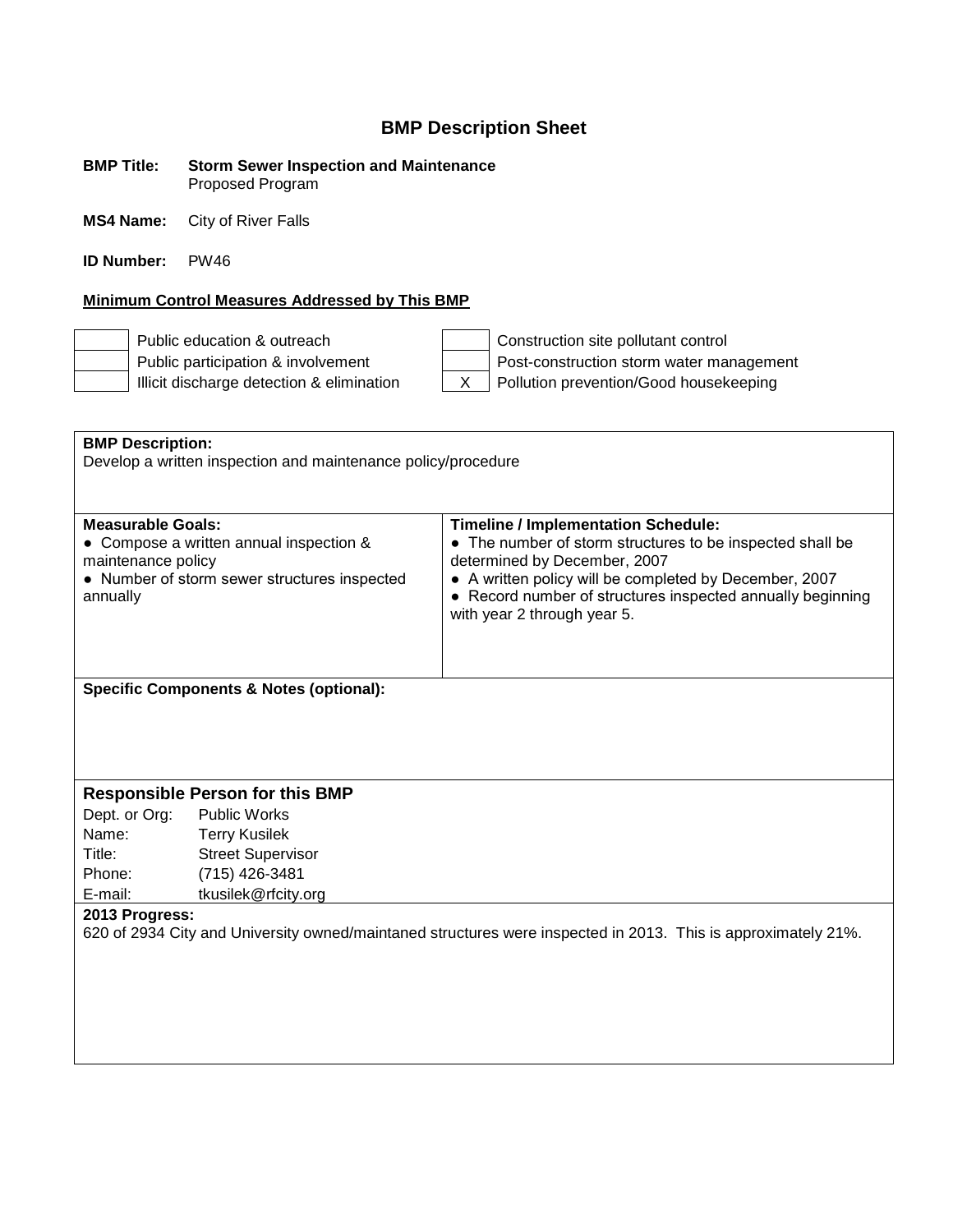#### **BMP Title: Fertilizer/Pesticide/Herbicide Application Practices on City Property** Proposed Program

**MS4 Name:** City of River Falls

**ID Number:** PW47

#### **Minimum Control Measures Addressed by This BMP**

Public education & outreach Construction site pollutant control Public participation & involvement  $\vert$  Post-construction storm water management Illicit discharge detection & elimination  $\begin{vmatrix} X & \end{vmatrix}$  Pollution prevention/Good housekeeping

**BMP Description:** Develop written and clearly defined application practices for treatment of City owned properties. Develop a City wide fertilizer application ordinance. **Measurable Goals: Timeline / Implementation Schedule:** • Review current practices for City properties and develop a written policy. ● Years 1 & 2 - Review current practice & develop written policy. Implement policy year 3 - 5. **Specific Components & Notes (optional): Responsible Person for this BMP** Dept. or Org: Public Works Name: Terry Kusilek Title: Street Supervisor Phone: (715) 426-3481 E-mail: tkusilek@rfcity.org **2013 Progress:** No soils tests were done in 2013. Organic fertlilzer was tested on the public works garage lawn (approx 10,000 square feet). Library and City Hall are fertilized twice by a contractor.